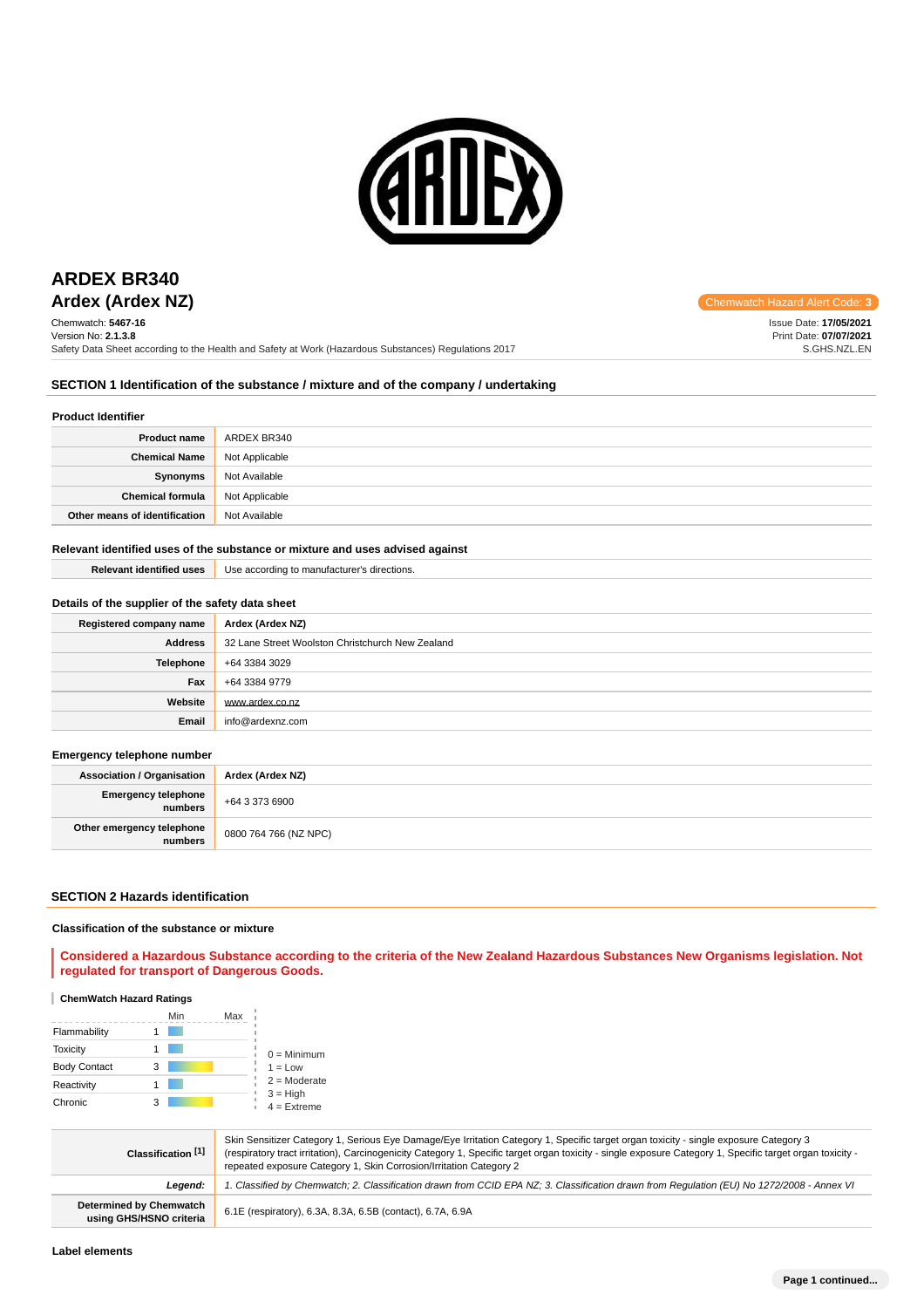

**Signal word Danger**

# **Hazard statement(s)**

| H317 | May cause an allergic skin reaction.                            |  |
|------|-----------------------------------------------------------------|--|
| H318 | Causes serious eye damage.                                      |  |
| H335 | May cause respiratory irritation.                               |  |
| H350 | May cause cancer.                                               |  |
| H370 | Causes damage to organs.                                        |  |
| H372 | Causes damage to organs through prolonged or repeated exposure. |  |
| H315 | Causes skin irritation.                                         |  |

# **Precautionary statement(s) Prevention**

| P <sub>201</sub> | Obtain special instructions before use.                                          |
|------------------|----------------------------------------------------------------------------------|
| P <sub>260</sub> | Do not breathe dust/fume.                                                        |
| P271             | Use only outdoors or in a well-ventilated area.                                  |
| P280             | Wear protective gloves, protective clothing, eye protection and face protection. |

# **Precautionary statement(s) Response**

| P305+P351+P338 | IF IN EYES: Rinse cautiously with water for several minutes. Remove contact lenses, if present and easy to do. Continue rinsing. |  |
|----------------|----------------------------------------------------------------------------------------------------------------------------------|--|
| P308+P311      | IF exposed or concerned: Call a POISON CENTER/doctor/physician/first aider.                                                      |  |
| P310           | Immediately call a POISON CENTER/doctor/physician/first aider.                                                                   |  |
| P302+P352      | IF ON SKIN: Wash with plenty of water.                                                                                           |  |

# **Precautionary statement(s) Storage**

| _______   |                                                                  |  |
|-----------|------------------------------------------------------------------|--|
| P405      | 2+ar<br>าcked นp.                                                |  |
| P403+P233 | Store in a well-ventilated place. Keep container tightly closed. |  |

# **Precautionary statement(s) Disposal**

**P501** Dispose of contents/container to authorised hazardous or special waste collection point in accordance with any local regulation.

# **SECTION 3 Composition / information on ingredients**

# **Substances**

See section below for composition of Mixtures

# **Mixtures**

| <b>CAS No</b> | %[weight]                                                                                                                                                                                              | Name                                       |
|---------------|--------------------------------------------------------------------------------------------------------------------------------------------------------------------------------------------------------|--------------------------------------------|
| 14808-60-7.   | $30 - 60$                                                                                                                                                                                              | graded sand                                |
| 65997-15-1    | 10-30                                                                                                                                                                                                  | portland cement                            |
| 1327-36-2     | $1 - 10$                                                                                                                                                                                               | aluminosilicate                            |
| 1317-65-3     | $1 - 10$                                                                                                                                                                                               | calcium carbonate                          |
| 1302-93-8     | $5$                                                                                                                                                                                                    | mullite                                    |
| 7778-18-9     | $5$                                                                                                                                                                                                    | calcium sulfate                            |
| 13397-24-5    | $5$                                                                                                                                                                                                    | gypsum                                     |
| 14808-60-7    | $<$ 1                                                                                                                                                                                                  | silica crystalline - quartz                |
| Not Available | balance                                                                                                                                                                                                | Ingredients determined not to be hazardous |
| Legend:       | 1. Classified by Chemwatch; 2. Classification drawn from CCID EPA NZ; 3. Classification drawn from Requlation (EU) No 1272/2008 - Annex VI;<br>4. Classification drawn from C&L * EU IOEL Vs available |                                            |

### **SECTION 4 First aid measures**

| Description of first aid measures |                                                                                                                                                                                                                                                                                                                                                                                                                                                                                                                                                                                 |  |  |
|-----------------------------------|---------------------------------------------------------------------------------------------------------------------------------------------------------------------------------------------------------------------------------------------------------------------------------------------------------------------------------------------------------------------------------------------------------------------------------------------------------------------------------------------------------------------------------------------------------------------------------|--|--|
| <b>Eye Contact</b>                | If this product comes in contact with the eyes:<br>Immediately hold eyelids apart and flush the eye continuously with running water.<br>Ensure complete irrigation of the eye by keeping eyelids apart and away from eye and moving the eyelids by occasionally lifting the upper<br>and lower lids.<br>▶ Continue flushing until advised to stop by the Poisons Information Centre or a doctor, or for at least 15 minutes.<br>Transport to hospital or doctor without delay.<br>Removal of contact lenses after an eye injury should only be undertaken by skilled personnel. |  |  |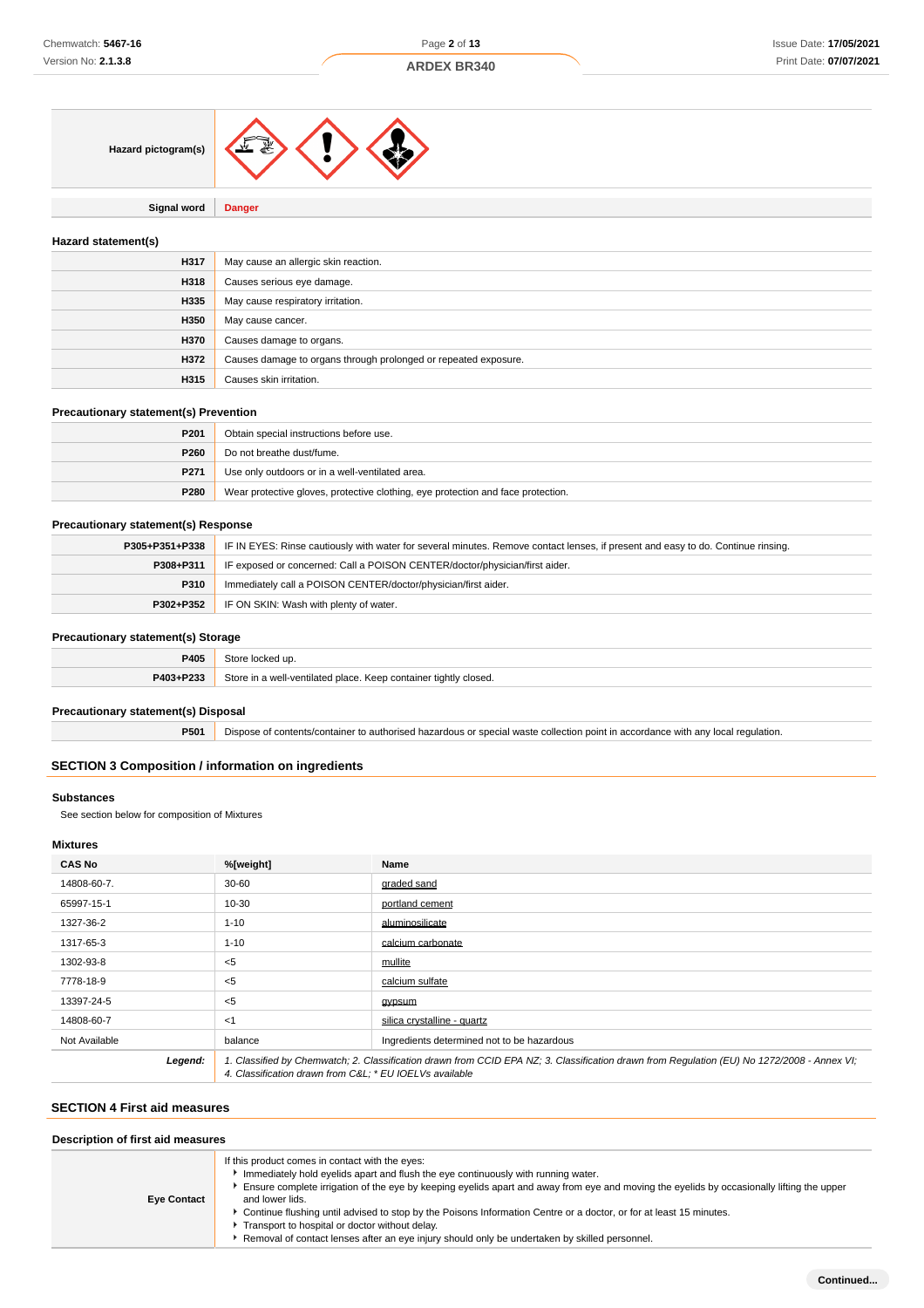| <b>ARDEX BR340</b> |  |
|--------------------|--|
|--------------------|--|

| <b>Skin Contact</b> | If skin or hair contact occurs:<br>Immediately flush body and clothes with large amounts of water, using safety shower if available.<br>• Quickly remove all contaminated clothing, including footwear.<br>▶ Wash skin and hair with running water. Continue flushing with water until advised to stop by the Poisons Information Centre.<br>Transport to hospital, or doctor.<br>For thermal burns:<br>Decontaminate area around burn.<br>• Consider the use of cold packs and topical antibiotics.<br>For first-degree burns (affecting top layer of skin)<br>Hold burned skin under cool (not cold) running water or immerse in cool water until pain subsides.<br>Use compresses if running water is not available.<br>Cover with sterile non-adhesive bandage or clean cloth.<br>• Do NOT apply butter or ointments; this may cause infection.<br>• Give over-the counter pain relievers if pain increases or swelling, redness, fever occur.<br>For second-degree burns (affecting top two layers of skin)<br>Cool the burn by immerse in cold running water for 10-15 minutes.<br>▶ Use compresses if running water is not available.<br>▶ Do NOT apply ice as this may lower body temperature and cause further damage.<br>▶ Do NOT break blisters or apply butter or ointments; this may cause infection.<br>▶ Protect burn by cover loosely with sterile, nonstick bandage and secure in place with gauze or tape.<br>To prevent shock: (unless the person has a head, neck, or leg injury, or it would cause discomfort):<br>Lay the person flat.<br>Elevate feet about 12 inches.<br>Elevate burn area above heart level, if possible.<br>Cover the person with coat or blanket.<br>Seek medical assistance.<br>For third-degree burns<br>Seek immediate medical or emergency assistance.<br>In the mean time:<br>▶ Protect burn area cover loosely with sterile, nonstick bandage or, for large areas, a sheet or other material that will not leave lint in wound.<br>Separate burned toes and fingers with dry, sterile dressings.<br>▶ Do not soak burn in water or apply ointments or butter; this may cause infection.<br>To prevent shock see above.<br>For an airway burn, do not place pillow under the person's head when the person is lying down. This can close the airway.<br>Have a person with a facial burn sit up.<br>▶ Check pulse and breathing to monitor for shock until emergency help arrives. |
|---------------------|------------------------------------------------------------------------------------------------------------------------------------------------------------------------------------------------------------------------------------------------------------------------------------------------------------------------------------------------------------------------------------------------------------------------------------------------------------------------------------------------------------------------------------------------------------------------------------------------------------------------------------------------------------------------------------------------------------------------------------------------------------------------------------------------------------------------------------------------------------------------------------------------------------------------------------------------------------------------------------------------------------------------------------------------------------------------------------------------------------------------------------------------------------------------------------------------------------------------------------------------------------------------------------------------------------------------------------------------------------------------------------------------------------------------------------------------------------------------------------------------------------------------------------------------------------------------------------------------------------------------------------------------------------------------------------------------------------------------------------------------------------------------------------------------------------------------------------------------------------------------------------------------------------------------------------------------------------------------------------------------------------------------------------------------------------------------------------------------------------------------------------------------------------------------------------------------------------------------------------------------------------------------------------------------------------------------------------------------------------------------------------------------------------------------------------|
|                     | If fumes or combustion products are inhaled remove from contaminated area.                                                                                                                                                                                                                                                                                                                                                                                                                                                                                                                                                                                                                                                                                                                                                                                                                                                                                                                                                                                                                                                                                                                                                                                                                                                                                                                                                                                                                                                                                                                                                                                                                                                                                                                                                                                                                                                                                                                                                                                                                                                                                                                                                                                                                                                                                                                                                         |
| Inhalation          | Lay patient down. Keep warm and rested.<br>▶ Prostheses such as false teeth, which may block airway, should be removed, where possible, prior to initiating first aid procedures.<br>Apply artificial respiration if not breathing, preferably with a demand valve resuscitator, bag-valve mask device, or pocket mask as trained.<br>Perform CPR if necessary.<br>Transport to hospital, or doctor, without delay.                                                                                                                                                                                                                                                                                                                                                                                                                                                                                                                                                                                                                                                                                                                                                                                                                                                                                                                                                                                                                                                                                                                                                                                                                                                                                                                                                                                                                                                                                                                                                                                                                                                                                                                                                                                                                                                                                                                                                                                                                |
| Ingestion           | If swallowed do NOT induce vomiting.<br>If vomiting occurs, lean patient forward or place on left side (head-down position, if possible) to maintain open airway and prevent aspiration.<br>• Observe the patient carefully.<br>▶ Never give liquid to a person showing signs of being sleepy or with reduced awareness; i.e. becoming unconscious.<br>• Give water to rinse out mouth, then provide liquid slowly and as much as casualty can comfortably drink.<br>Seek medical advice.                                                                                                                                                                                                                                                                                                                                                                                                                                                                                                                                                                                                                                                                                                                                                                                                                                                                                                                                                                                                                                                                                                                                                                                                                                                                                                                                                                                                                                                                                                                                                                                                                                                                                                                                                                                                                                                                                                                                          |

# **Indication of any immediate medical attention and special treatment needed**

Treat symptomatically.

For acute or short-term repeated exposures to highly alkaline materials:

- **Respiratory stress is uncommon but present occasionally because of soft tissue edema.**
- Unless endotracheal intubation can be accomplished under direct vision, cricothyroidotomy or tracheotomy may be necessary.
- Oxygen is given as indicated.
- The presence of shock suggests perforation and mandates an intravenous line and fluid administration.
- **Damage due to alkaline corrosives occurs by liquefaction necrosis whereby the saponification of fats and solubilisation of proteins allow deep penetration into the tissue.**
- Alkalis continue to cause damage after exposure.

INGESTION:

- Milk and water are the preferred diluents
- No more than 2 glasses of water should be given to an adult.
- Neutralising agents should never be given since exothermic heat reaction may compound injury.
- \* Catharsis and emesis are absolutely contra-indicated.
- \* Activated charcoal does not absorb alkali.

\* Gastric lavage should not be used.

- Supportive care involves the following:
- Withhold oral feedings initially.
- If endoscopy confirms transmucosal injury start steroids only within the first 48 hours.
- Carefully evaluate the amount of tissue necrosis before assessing the need for surgical intervention.
- Patients should be instructed to seek medical attention whenever they develop difficulty in swallowing (dysphagia).

SKIN AND EYE:

**Injury should be irrigated for 20-30 minutes.** 

Eye injuries require saline. [Ellenhorn & Barceloux: Medical Toxicology]

### **SECTION 5 Firefighting measures**

#### **Extinguishing media**

- There is no restriction on the type of extinguisher which may be used.
- Use extinguishing media suitable for surrounding area.

#### **Special hazards arising from the substrate or mixture**

**Fire Incompatibility** > Avoid contamination with oxidising agents i.e. nitrates, oxidising acids, chlorine bleaches, pool chlorine etc. as ignition may result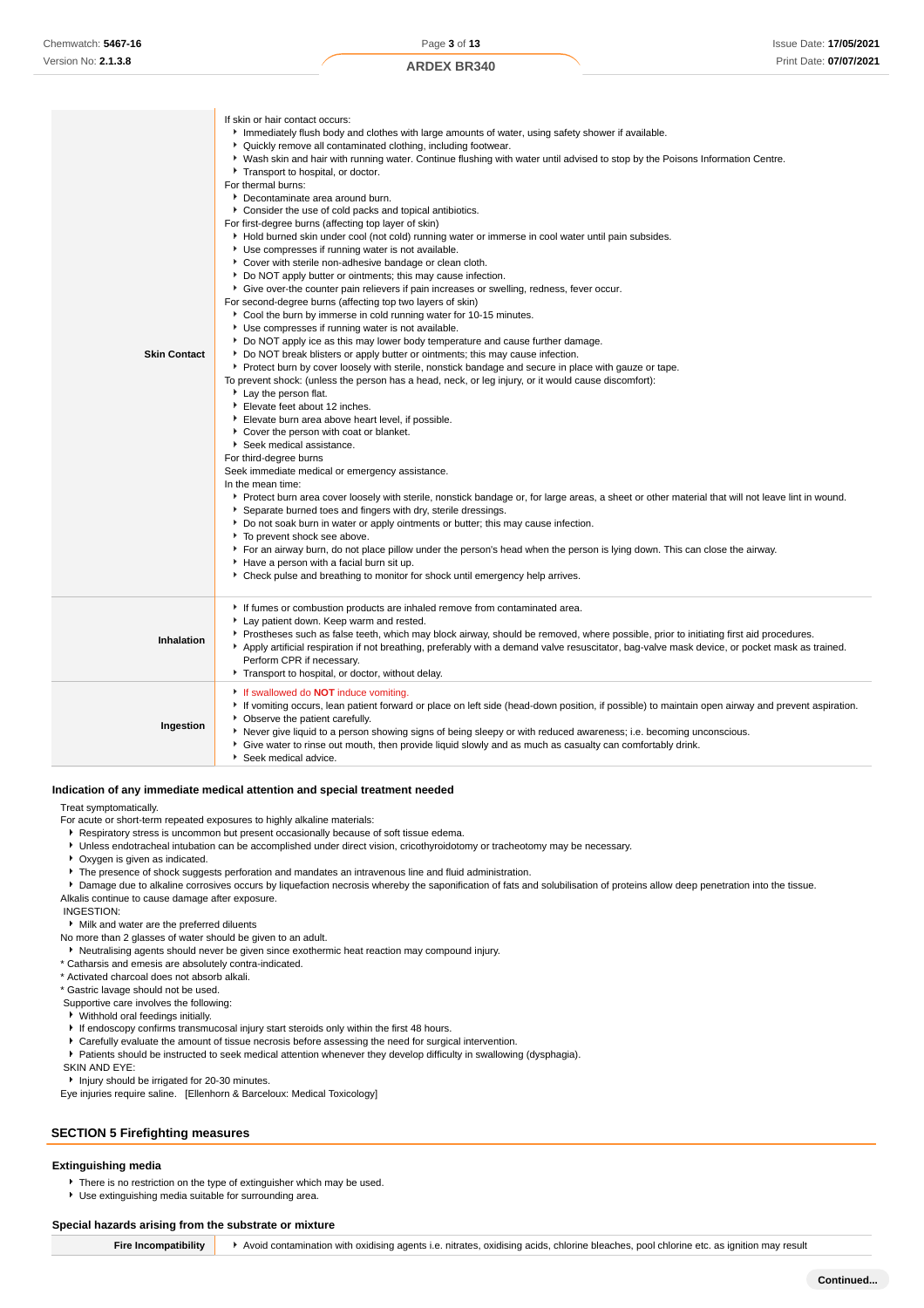#### **Advice for firefighters**

| <b>Fire Fighting</b>         | ▶ When silica dust is dispersed in air, firefighters should wear inhalation protection as hazardous substances from the fire may be adsorbed on<br>the silica particles.<br>▶ When heated to extreme temperatures, (>1700 deg.C) amorphous silica can fuse.<br>Alert Fire Brigade and tell them location and nature of hazard.<br>▶ Wear breathing apparatus plus protective gloves in the event of a fire.<br>Prevent, by any means available, spillage from entering drains or water courses.<br>Use fire fighting procedures suitable for surrounding area.                                                                                                                                                                                                                                                                                                                                                                                                                                                                                                                                                                                                                                                                                                                                        |
|------------------------------|-------------------------------------------------------------------------------------------------------------------------------------------------------------------------------------------------------------------------------------------------------------------------------------------------------------------------------------------------------------------------------------------------------------------------------------------------------------------------------------------------------------------------------------------------------------------------------------------------------------------------------------------------------------------------------------------------------------------------------------------------------------------------------------------------------------------------------------------------------------------------------------------------------------------------------------------------------------------------------------------------------------------------------------------------------------------------------------------------------------------------------------------------------------------------------------------------------------------------------------------------------------------------------------------------------|
| <b>Fire/Explosion Hazard</b> | Solid which exhibits difficult combustion or is difficult to ignite.<br>Avoid generating dust, particularly clouds of dust in a confined or unventilated space as dusts may form an explosive mixture with air, and<br>any source of ignition, i.e. flame or spark, will cause fire or explosion.<br>> Dust clouds generated by the fine grinding of the solid are a particular hazard; accumulations of fine dust (420 micron or less) may burn<br>rapidly and fiercely if ignited; once initiated larger particles up to 1400 microns diameter will contribute to the propagation of an explosion.<br>A dust explosion may release large quantities of gaseous products; this in turn creates a subsequent pressure rise of explosive force capable<br>of damaging plant and buildings and injuring people.<br>Decomposes on heating and produces:<br>carbon monoxide (CO)<br>carbon dioxide (CO2)<br>silicon dioxide (SiO2)<br>metal oxides<br>other pyrolysis products typical of burning organic material.<br>When aluminium oxide dust is dispersed in air, firefighters should wear protection against inhalation of dust particles, which can also contain<br>hazardous substances from the fire absorbed on the alumina particles.<br>May emit poisonous fumes.<br>May emit corrosive fumes. |

# **SECTION 6 Accidental release measures**

**Personal precautions, protective equipment and emergency procedures**

See section 8

#### **Environmental precautions**

See section 12

#### **Methods and material for containment and cleaning up**

| <b>Minor Spills</b> | Clean up waste regularly and abnormal spills immediately.<br>Avoid breathing dust and contact with skin and eyes.<br>Wear protective clothing, gloves, safety glasses and dust respirator.<br>Use dry clean up procedures and avoid generating dust.            |
|---------------------|-----------------------------------------------------------------------------------------------------------------------------------------------------------------------------------------------------------------------------------------------------------------|
| <b>Major Spills</b> | Clear area of personnel and move upwind.<br>Alert Fire Brigade and tell them location and nature of hazard.<br>Wear full body protective clothing with breathing apparatus.<br>Prevent, by all means available, spillage from entering drains or water courses. |

Personal Protective Equipment advice is contained in Section 8 of the SDS.

# **SECTION 7 Handling and storage**

#### **Precautions for safe handling** Avoid all personal contact, including inhalation. ¥. Wear protective clothing when risk of exposure occurs. Use in a well-ventilated area. **Prevent concentration in hollows and sumps. Safe handling** Organic powders when finely divided over a range of concentrations regardless of particulate size or shape and suspended in air or some other oxidizing medium may form explosive dust-air mixtures and result in a fire or dust explosion (including secondary explosions) Minimise airborne dust and eliminate all ignition sources. Keep away from heat, hot surfaces, sparks, and flame. Establish good housekeeping practices. Remove dust accumulations on a regular basis by vacuuming or gentle sweeping to avoid creating dust clouds. Store in original containers.  $\blacktriangleright$  Keep containers securely sealed. **Other information** Store in a cool, dry area protected from environmental extremes. Store away from incompatible materials and foodstuff containers.

# **Conditions for safe storage, including any incompatibilities**

| Suitable container      | Multi-ply paper bag with sealed plastic liner or heavy gauge plastic bag.<br>NOTE: Bags should be stacked, blocked, interlocked, and limited in height so that they are stable and secure against sliding or collapse. Check<br>that all containers are clearly labelled and free from leaks. Packing as recommended by manufacturer. |
|-------------------------|---------------------------------------------------------------------------------------------------------------------------------------------------------------------------------------------------------------------------------------------------------------------------------------------------------------------------------------|
| Storage incompatibility | Avoid strong acids, bases.<br>Avoid contact with copper, aluminium and their alloys.<br>Avoid reaction with oxidising agents                                                                                                                                                                                                          |

# **SECTION 8 Exposure controls / personal protection**

#### **Control parameters**

**Occupational Exposure Limits (OEL)**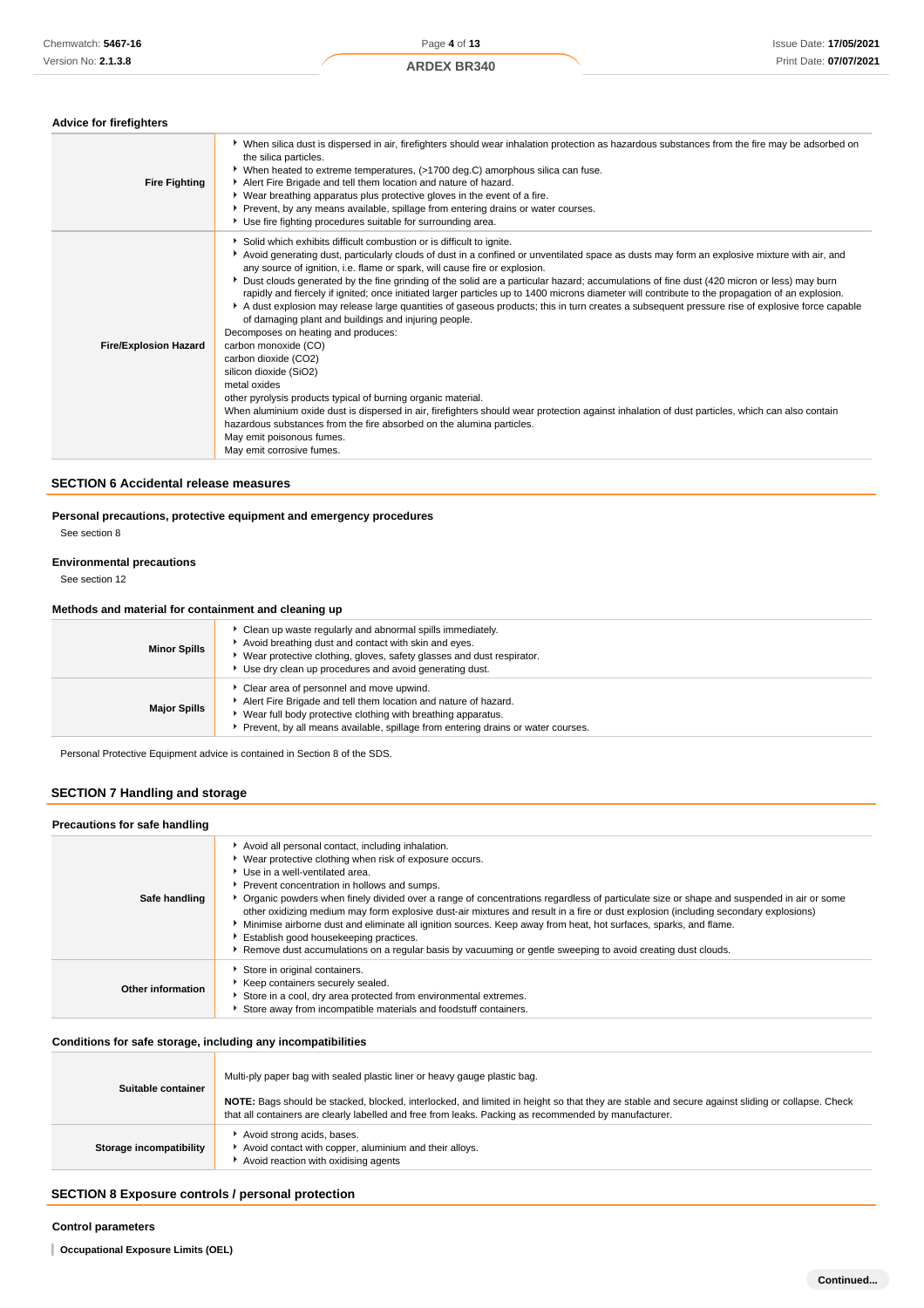# **INGREDIENT DATA**

| Source                                            | Ingredient                     | <b>Material name</b>                           | <b>TWA</b>        | <b>STEL</b>      | Peak             | <b>Notes</b>              |
|---------------------------------------------------|--------------------------------|------------------------------------------------|-------------------|------------------|------------------|---------------------------|
| New Zealand Workplace<br>Exposure Standards (WES) | graded sand                    | Quartz respirable dust                         | 0.05<br>mq/m3     | Not<br>Available | Not<br>Available | Not Available             |
| New Zealand Workplace<br>Exposure Standards (WES) | portland cement                | Portland cement                                | $3$ mg/m $3$      | Not<br>Available | Not<br>Available | dsen-Dermal<br>sensitiser |
| New Zealand Workplace<br>Exposure Standards (WES) | portland cement                | Portland cement respirable dust                | 1 $mg/m3$         | Not<br>Available | Not<br>Available | dsen-Dermal<br>sensitiser |
| New Zealand Workplace<br>Exposure Standards (WES) | calcium carbonate              | Calcium carbonate                              | $10 \text{ mg/m}$ | Not<br>Available | Not<br>Available | Not Available             |
| New Zealand Workplace<br>Exposure Standards (WES) | calcium carbonate              | Marble (Calcium carbonate)                     | $10 \text{ mg/m}$ | Not<br>Available | Not<br>Available | Not Available             |
| New Zealand Workplace<br>Exposure Standards (WES) | calcium carbonate              | Limestone (Calcium carbonate)                  | $10 \text{ mg/m}$ | Not<br>Available | Not<br>Available | Not Available             |
| New Zealand Workplace<br>Exposure Standards (WES) | calcium sulfate                | Calcium sulphate (Gypsum, Plaster of<br>Paris) | $10 \text{ mg/m}$ | Not<br>Available | Not<br>Available | Not Available             |
| New Zealand Workplace<br>Exposure Standards (WES) | calcium sulfate                | Plaster of Paris (Calcium sulphate)            | $10 \text{ mg/m}$ | Not<br>Available | Not<br>Available | Not Available             |
| New Zealand Workplace<br>Exposure Standards (WES) | gypsum                         | Plaster of Paris (Calcium sulphate)            | $10$ mg/m $3$     | Not<br>Available | Not<br>Available | Not Available             |
| New Zealand Workplace<br>Exposure Standards (WES) | gypsum                         | Calcium sulphate (Gypsum, Plaster of<br>Paris) | $10 \text{ mg/m}$ | Not<br>Available | Not<br>Available | Not Available             |
| New Zealand Workplace<br>Exposure Standards (WES) | silica crystalline -<br>quartz | Quartz respirable dust                         | 0.05<br>mq/m3     | Not<br>Available | Not<br>Available | Not Available             |

# **Emergency Limits**

| Ingredient                  | TEEL-1               | TEEL-2    |               | TEEL-3              |  |
|-----------------------------|----------------------|-----------|---------------|---------------------|--|
| graded sand                 | $0.075$ mg/m $3$     | 33 mg/m3  |               | 200 mg/m3           |  |
| calcium carbonate           | 45 mg/m3             | 210 mg/m3 |               | 1,300 mg/m3         |  |
| silica crystalline - quartz | $0.075$ mg/m $3$     | 33 mg/m3  |               | 200 mg/m3           |  |
|                             |                      |           |               |                     |  |
| Ingredient                  | <b>Original IDLH</b> |           |               | <b>Revised IDLH</b> |  |
| graded sand                 | 25 mg/m3 / 50 mg/m3  |           |               | Not Available       |  |
| portland cement             | 5,000 mg/m3          |           |               | Not Available       |  |
| aluminosilicate             | Not Available        |           |               | Not Available       |  |
| calcium carbonate           | Not Available        |           |               | Not Available       |  |
| mullite                     | Not Available        |           |               | Not Available       |  |
| calcium sulfate             | Not Available        |           | Not Available |                     |  |
| gypsum                      | Not Available        |           | Not Available |                     |  |
| silica crystalline - quartz | 25 mg/m3 / 50 mg/m3  |           | Not Available |                     |  |

# **Exposure controls**

| Appropriate engineering<br>controls | Engineering controls are used to remove a hazard or place a barrier between the worker and the hazard. Well-designed engineering controls can<br>be highly effective in protecting workers and will typically be independent of worker interactions to provide this high level of protection.<br>The basic types of engineering controls are:<br>Process controls which involve changing the way a job activity or process is done to reduce the risk.<br>Enclosure and/or isolation of emission source which keeps a selected hazard "physically" away from the worker and ventilation that strategically<br>"adds" and "removes" air in the work environment.                                                                                                                                                                                                                                                                           |
|-------------------------------------|-------------------------------------------------------------------------------------------------------------------------------------------------------------------------------------------------------------------------------------------------------------------------------------------------------------------------------------------------------------------------------------------------------------------------------------------------------------------------------------------------------------------------------------------------------------------------------------------------------------------------------------------------------------------------------------------------------------------------------------------------------------------------------------------------------------------------------------------------------------------------------------------------------------------------------------------|
| <b>Personal protection</b>          |                                                                                                                                                                                                                                                                                                                                                                                                                                                                                                                                                                                                                                                                                                                                                                                                                                                                                                                                           |
| Eye and face protection             | Safety glasses with unperforated side shields may be used where continuous eye protection is desirable, as in laboratories; spectacles are<br>not sufficient where complete eye protection is needed such as when handling bulk-quantities, where there is a danger of splashing, or if the<br>material may be under pressure.<br>• Chemical goggles whenever there is a danger of the material coming in contact with the eyes; goggles must be properly fitted.<br>Full face shield (20 cm, 8 in minimum) may be required for supplementary but never for primary protection of eyes; these afford face<br>protection.<br>Alternatively a gas mask may replace splash goggles and face shields.                                                                                                                                                                                                                                         |
| <b>Skin protection</b>              | See Hand protection below                                                                                                                                                                                                                                                                                                                                                                                                                                                                                                                                                                                                                                                                                                                                                                                                                                                                                                                 |
| Hands/feet protection               | Elbow length PVC gloves<br><b>NOTE:</b><br>The material may produce skin sensitisation in predisposed individuals. Care must be taken, when removing gloves and other protective<br>equipment, to avoid all possible skin contact.<br>Contaminated leather items, such as shoes, belts and watch-bands should be removed and destroyed.<br>The selection of suitable gloves does not only depend on the material, but also on further marks of quality which vary from manufacturer to<br>manufacturer. Where the chemical is a preparation of several substances, the resistance of the glove material can not be calculated in advance<br>and has therefore to be checked prior to the application.<br>The exact break through time for substances has to be obtained from the manufacturer of the protective gloves and has to be observed when<br>making a final choice.<br>Personal hygiene is a key element of effective hand care. |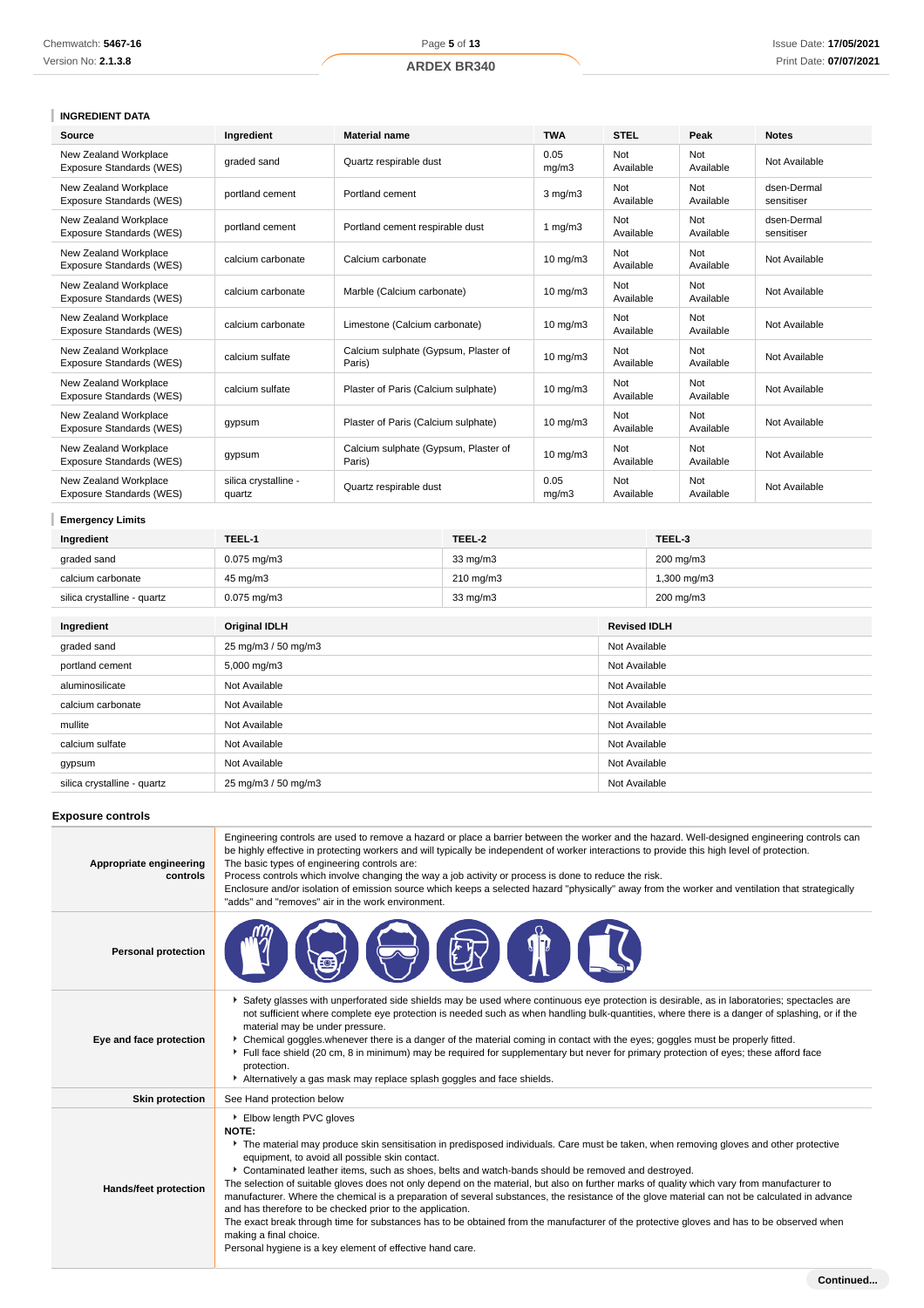|                        | Neoprene rubber gloves<br>Experience indicates that the following polymers are suitable as glove materials for protection against undissolved, dry solids, where abrasive<br>particles are not present.<br>• polychloroprene.<br>• nitrile rubber.<br>butyl rubber.                                                                                                                                                                                                                                                                                                                                                                                                                                                                                                                                                                                                                                                                                                                                                                                                                                                                                                                                                                                                                                                                                                                                                                                                                                                                                                                                                                                                                                                                                                                    |
|------------------------|----------------------------------------------------------------------------------------------------------------------------------------------------------------------------------------------------------------------------------------------------------------------------------------------------------------------------------------------------------------------------------------------------------------------------------------------------------------------------------------------------------------------------------------------------------------------------------------------------------------------------------------------------------------------------------------------------------------------------------------------------------------------------------------------------------------------------------------------------------------------------------------------------------------------------------------------------------------------------------------------------------------------------------------------------------------------------------------------------------------------------------------------------------------------------------------------------------------------------------------------------------------------------------------------------------------------------------------------------------------------------------------------------------------------------------------------------------------------------------------------------------------------------------------------------------------------------------------------------------------------------------------------------------------------------------------------------------------------------------------------------------------------------------------|
| <b>Body protection</b> | See Other protection below                                                                                                                                                                                                                                                                                                                                                                                                                                                                                                                                                                                                                                                                                                                                                                                                                                                                                                                                                                                                                                                                                                                                                                                                                                                                                                                                                                                                                                                                                                                                                                                                                                                                                                                                                             |
| Other protection       | Employees working with confirmed human carcinogens should be provided with, and be required to wear, clean, full body protective clothing<br>(smocks, coveralls, or long-sleeved shirt and pants), shoe covers and gloves prior to entering the regulated area. [AS/NZS ISO 6529:2006 or<br>national equivalent]<br>Employees engaged in handling operations involving carcinogens should be provided with, and required to wear and use half-face filter-type<br>respirators with filters for dusts, mists and fumes, or air purifying canisters or cartridges. A respirator affording higher levels of protection may<br>be substituted. [AS/NZS 1715 or national equivalent]<br>Emergency deluge showers and eyewash fountains, supplied with potable water, should be located near, within sight of, and on the same<br>level with locations where direct exposure is likely.<br>▶ Prior to each exit from an area containing confirmed human carcinogens, employees should be required to remove and leave protective<br>clothing and equipment at the point of exit and at the last exit of the day, to place used clothing and equipment in impervious containers at<br>the point of exit for purposes of decontamination or disposal. The contents of such impervious containers must be identified with suitable<br>labels. For maintenance and decontamination activities, authorized employees entering the area should be provided with and required to<br>wear clean, impervious garments, including gloves, boots and continuous-air supplied hood.<br>▶ Prior to removing protective garments the employee should undergo decontamination and be required to shower upon removal of the<br>garments and hood.<br>• Overalls.<br>P.V.C apron.<br><b>L. Desire corren</b> |

- Barrier cream.
- Skin cleansing cream.

#### **Respiratory protection**

Particulate. (AS/NZS 1716 & 1715, EN 143:2000 & 149:001, ANSI Z88 or national equivalent)

| <b>Required Minimum Protection Factor</b> | <b>Half-Face Respirator</b> | <b>Full-Face Respirator</b> | <b>Powered Air Respirator</b> |
|-------------------------------------------|-----------------------------|-----------------------------|-------------------------------|
| up to $10 \times ES$                      | P <sub>1</sub><br>Air-line* |                             | PAPR-P1                       |
| up to $50 \times ES$                      | Air-line**                  | P <sub>2</sub>              | PAPR-P2                       |
| up to $100 \times ES$                     | -                           | P <sub>3</sub>              |                               |
|                                           |                             | Air-line*                   | -                             |
| $100 + x ES$                              | -                           | Air-line**                  | PAPR-P3                       |

\* - Negative pressure demand \*\* - Continuous flow

A(All classes) = Organic vapours, B AUS or B1 = Acid gasses, B2 = Acid gas or hydrogen cyanide(HCN), B3 = Acid gas or hydrogen cyanide(HCN), E = Sulfur dioxide(SO2), G = Agricultural chemicals, K = Ammonia(NH3), Hg = Mercury, NO = Oxides of nitrogen, MB = Methyl bromide, AX = Low boiling point organic compounds(below 65 degC)

Respirators may be necessary when engineering and administrative controls do not adequately prevent exposures.

· The decision to use respiratory protection should be based on professional judgment that takes into account toxicity information, exposure measurement data, and frequency and likelihood of the worker's exposure - ensure users are not subject to high thermal loads which may result in heat stress or distress due to personal protective equipment (powered, positive flow, full face apparatus may be an option).

Published occupational exposure limits, where they exist, will assist in determining the adequacy of the selected respiratory protection. These may be government mandated or vendor recommended.

· Certified respirators will be useful for protecting workers from inhalation of particulates when properly selected and fit tested as part of a complete respiratory protection program.

· Where protection from nuisance levels of dusts are desired, use type N95 (US) or type P1 (EN143) dust masks. Use respirators and components tested and approved under appropriate government standards such as NIOSH (US) or CEN (EU)

Use approved positive flow mask if significant quantities of dust becomes airborne.

Try to avoid creating dust conditions.

Where significant concentrations of the material are likely to enter the breathing zone, a Class P3 respirator may be required.

Class P3 particulate filters are used for protection against highly toxic or highly irritant particulates.

Filtration rate: Filters at least 99.95% of airborne particles

Suitable for:

- Relatively small particles generated by mechanical processes eg. grinding, cutting, sanding, drilling, sawing.
- Sub-micron thermally generated particles e.g. welding fumes, fertilizer and bushfire smoke · Biologically active airborne particles under specified infection control applications e.g. viruses, bacteria, COVID-19, SARS
- · Highly toxic particles e.g. Organophosphate Insecticides, Radionuclides, Asbestos

Note: P3 Rating can only be achieved when used with a Full Face Respirator or Powered Air-Purifying Respirator (PAPR). If used with any other respirator, it will only provide filtration protection up to a P2 rating.

Class P2 particulate filters are used for protection against mechanically and thermally generated particulates or both.

P2 is a respiratory filter rating under various international standards, Filters at least 94% of airborne particles

Suitable for:

- Relatively small particles generated by mechanical processes eg. grinding, cutting, sanding, drilling, sawing.
- Sub-micron thermally generated particles e.g. welding fumes, fertilizer and bushfire smoke.

· Biologically active airborne particles under specified infection control applications e.g. viruses, bacteria, COVID-19, SARS

# **SECTION 9 Physical and chemical properties**

#### **Information on basic physical and chemical properties**

| Appearance             | Powder.       |                                            |               |
|------------------------|---------------|--------------------------------------------|---------------|
|                        |               |                                            |               |
| <b>Physical state</b>  | Divided Solid | Relative density (Water = 1)               | Not Available |
| Odour                  | Not Available | Partition coefficient n-octanol<br>/ water | Not Available |
| <b>Odour threshold</b> | Not Available | Auto-ignition temperature (°C)             | Not Available |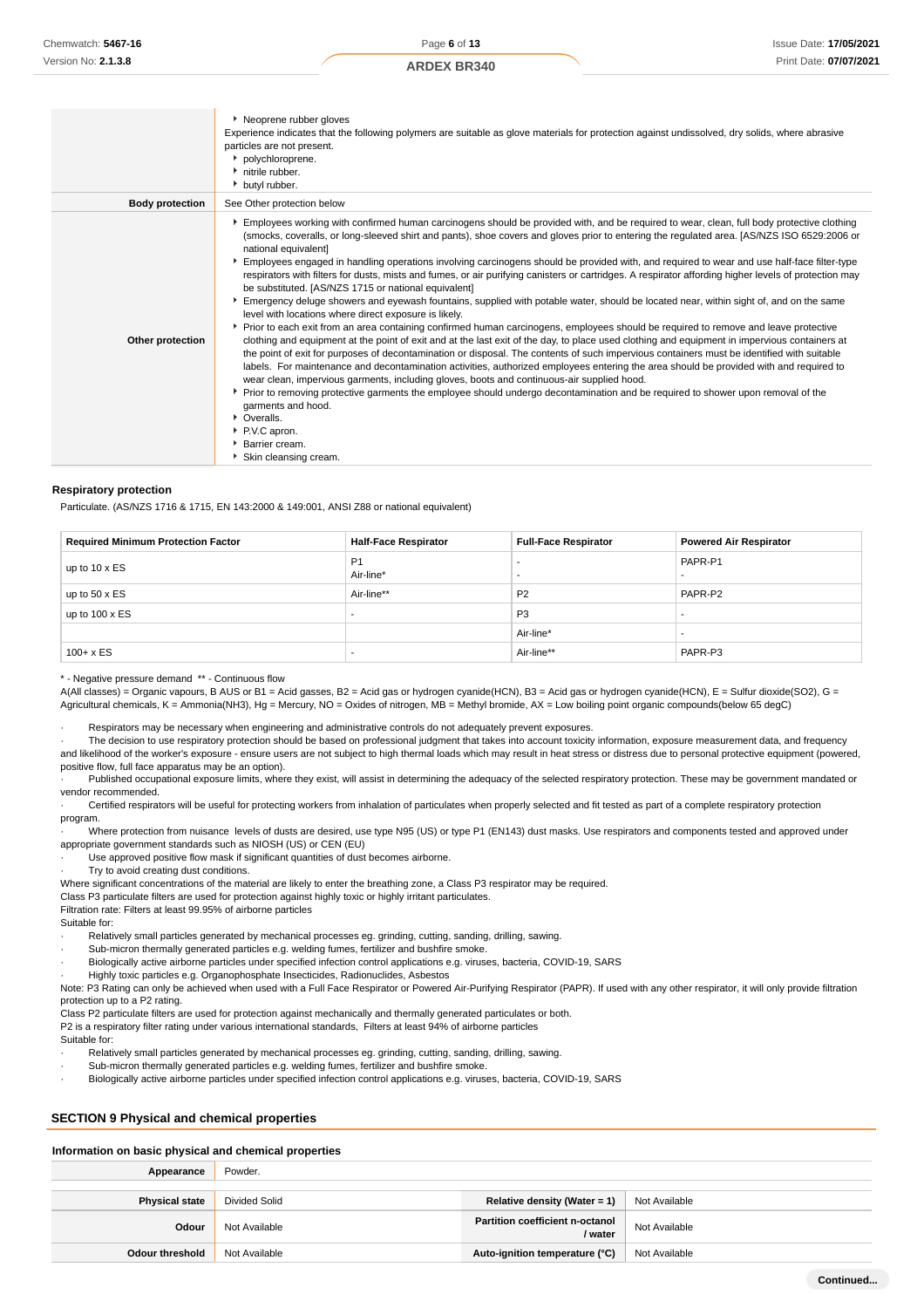| pH (as supplied)                                | Not Available  | <b>Decomposition temperature</b>   | Not Available  |
|-------------------------------------------------|----------------|------------------------------------|----------------|
| Melting point / freezing point<br>(°C)          | Not Available  | Viscosity (cSt)                    | Not Available  |
| Initial boiling point and boiling<br>range (°C) | Not Applicable | Molecular weight (g/mol)           | Not Applicable |
| Flash point (°C)                                | Not Applicable | Taste                              | Not Available  |
| <b>Evaporation rate</b>                         | Not Available  | <b>Explosive properties</b>        | Not Available  |
| Flammability                                    | Not Applicable | <b>Oxidising properties</b>        | Not Available  |
| Upper Explosive Limit (%)                       | Not Applicable | Surface Tension (dyn/cm or<br>mN/m | Not Applicable |
| Lower Explosive Limit (%)                       | Not Applicable | <b>Volatile Component (%vol)</b>   | Not Available  |
| Vapour pressure (kPa)                           | Not Available  | Gas group                          | Not Available  |
| Solubility in water                             | Not Available  | pH as a solution (%)               | Not Available  |
| Vapour density $(Air = 1)$                      | Not Available  | VOC g/L                            | Not Available  |

# **SECTION 10 Stability and reactivity**

| Reactivity                                 | See section 7                                                                                                                        |
|--------------------------------------------|--------------------------------------------------------------------------------------------------------------------------------------|
| <b>Chemical stability</b>                  | • Unstable in the presence of incompatible materials.<br>▶ Product is considered stable.<br>Hazardous polymerisation will not occur. |
| Possibility of hazardous<br>reactions      | See section 7                                                                                                                        |
| <b>Conditions to avoid</b>                 | See section 7                                                                                                                        |
| Incompatible materials                     | See section 7                                                                                                                        |
| <b>Hazardous decomposition</b><br>products | See section 5                                                                                                                        |

# **SECTION 11 Toxicological information**

# **Information on toxicological effects**

| Inhaled             | The material can cause respiratory irritation in some persons. The body's response to such irritation can cause further lung damage.<br>Inhalation of dusts, generated by the material during the course of normal handling, may be damaging to the health of the individual.<br>Inhalation may result in ulcers or sores of the lining of the nose (nasal mucosa), and lung damage.<br>Persons with impaired respiratory function, airway diseases and conditions such as emphysema or chronic bronchitis, may incur further disability<br>if excessive concentrations of particulate are inhaled.<br>If prior damage to the circulatory or nervous systems has occurred or if kidney damage has been sustained, proper screenings should be<br>conducted on individuals who may be exposed to further risk if handling and use of the material result<br>in excessive exposures.<br>Effects on lungs are significantly enhanced in the presence of respirable particles.                                                                                                                                                                                                                                                                                                                                                                                                                                                                                                                                                                                                                                                                                                                                                                                                                                                                                                                                                                                                                                                                                                                                                                                                                                                                           |
|---------------------|------------------------------------------------------------------------------------------------------------------------------------------------------------------------------------------------------------------------------------------------------------------------------------------------------------------------------------------------------------------------------------------------------------------------------------------------------------------------------------------------------------------------------------------------------------------------------------------------------------------------------------------------------------------------------------------------------------------------------------------------------------------------------------------------------------------------------------------------------------------------------------------------------------------------------------------------------------------------------------------------------------------------------------------------------------------------------------------------------------------------------------------------------------------------------------------------------------------------------------------------------------------------------------------------------------------------------------------------------------------------------------------------------------------------------------------------------------------------------------------------------------------------------------------------------------------------------------------------------------------------------------------------------------------------------------------------------------------------------------------------------------------------------------------------------------------------------------------------------------------------------------------------------------------------------------------------------------------------------------------------------------------------------------------------------------------------------------------------------------------------------------------------------------------------------------------------------------------------------------------------------|
| Ingestion           | Accidental ingestion of the material may be damaging to the health of the individual.                                                                                                                                                                                                                                                                                                                                                                                                                                                                                                                                                                                                                                                                                                                                                                                                                                                                                                                                                                                                                                                                                                                                                                                                                                                                                                                                                                                                                                                                                                                                                                                                                                                                                                                                                                                                                                                                                                                                                                                                                                                                                                                                                                |
| <b>Skin Contact</b> | This material can cause inflammation of the skin on contact in some persons.<br>The material may accentuate any pre-existing dermatitis condition<br>Though considered non-harmful, slight irritation may result from contact because of the abrasive nature of the aluminium oxide particles. Thus it<br>may cause itching and skin reaction and inflammation.<br>Four students received severe hand burns whilst making moulds of their hands with dental plaster substituted for Plaster of Paris. The dental<br>plaster known as "Stone" was a special form of calcium sulfate hemihydrate containing alpha-hemihydrate crystals that provide high compression<br>strength to the moulds. Beta-hemihydrate (normal Plaster of Paris) does not cause skin burns in similar circumstances.<br>Skin contact may result in severe irritation particularly to broken skin. Ulceration known as "chrome ulcers" may develop. Chrome ulcers and skin<br>cancer are significantly related.<br>Handling wet cement can cause dermatitis. Cement when wet is quite alkaline and this alkali action on the skin contributes strongly to cement<br>contact dermatitis since it may cause drying and defatting of the skin which is followed by hardening, cracking, lesions developing, possible<br>infections of lesions and penetration by soluble salts.<br>Open cuts, abraded or irritated skin should not be exposed to this material<br>Entry into the blood-stream, through, for example, cuts, abrasions or lesions, may produce systemic injury with harmful effects. Examine the skin<br>prior to the use of the material and ensure that any external damage is suitably protected.                                                                                                                                                                                                                                                                                                                                                                                                                                                                                                                                                               |
| Eye                 | If applied to the eyes, this material causes severe eye damage.                                                                                                                                                                                                                                                                                                                                                                                                                                                                                                                                                                                                                                                                                                                                                                                                                                                                                                                                                                                                                                                                                                                                                                                                                                                                                                                                                                                                                                                                                                                                                                                                                                                                                                                                                                                                                                                                                                                                                                                                                                                                                                                                                                                      |
| <b>Chronic</b>      | Long-term exposure to respiratory irritants may result in airways disease, involving difficulty breathing and related whole-body problems.<br>Skin contact with the material is more likely to cause a sensitisation reaction in some persons compared to the general population.<br>There is sufficient evidence to suggest that this material directly causes cancer in humans.<br>Substance accumulation, in the human body, may occur and may cause some concern following repeated or long-term occupational exposure.<br>Animal testing shows long term exposure to aluminium oxides may cause lung disease and cancer, depending on the size of the particle. The<br>smaller the size, the greater the tendencies of causing harm.<br>Red blood cells and rabbit alveolar macrophages exposed to calcium silicate insulation materials in vitro showed haemolysis in one study but not<br>in another. Both studies showed the substance to be more cytotoxic than titanium dioxide but less toxic than asbestos.<br>In a small cohort mortality study of workers in a wollastonite quarry, the observed number of deaths from all cancers combined and lung cancer<br>were lower than expected. Wollastonite is a calcium inosilicate mineral (CaSiO3).<br>Amorphous silicas generally are less hazardous than crystalline silicas, but the former can be converted to the latter on heating and subsequent<br>cooling. Inhalation of dusts containing crystalline silicas may lead to silicosis, a disabling lung disease that may take years to develop.<br>Cement contact dermatitis (CCD) may occur when contact shows an allergic response, which may progress to sensitisation. Sensitisation is due<br>to soluble chromates (chromate compounds) present in trace amounts in some cements and cement products. Soluble chromates readily<br>penetrate intact skin. Cement dermatitis can be characterised by fissures, eczematous rash, dystrophic nails, and dry skin; acute contact with<br>highly alkaline mixtures may cause localised necrosis.<br>Soluble silicates do not exhibit sensitizing potential. Testing in bacterial and animal experiments have not shown any evidence of them causing<br>mutations or birth defects. |
|                     | Continued                                                                                                                                                                                                                                                                                                                                                                                                                                                                                                                                                                                                                                                                                                                                                                                                                                                                                                                                                                                                                                                                                                                                                                                                                                                                                                                                                                                                                                                                                                                                                                                                                                                                                                                                                                                                                                                                                                                                                                                                                                                                                                                                                                                                                                            |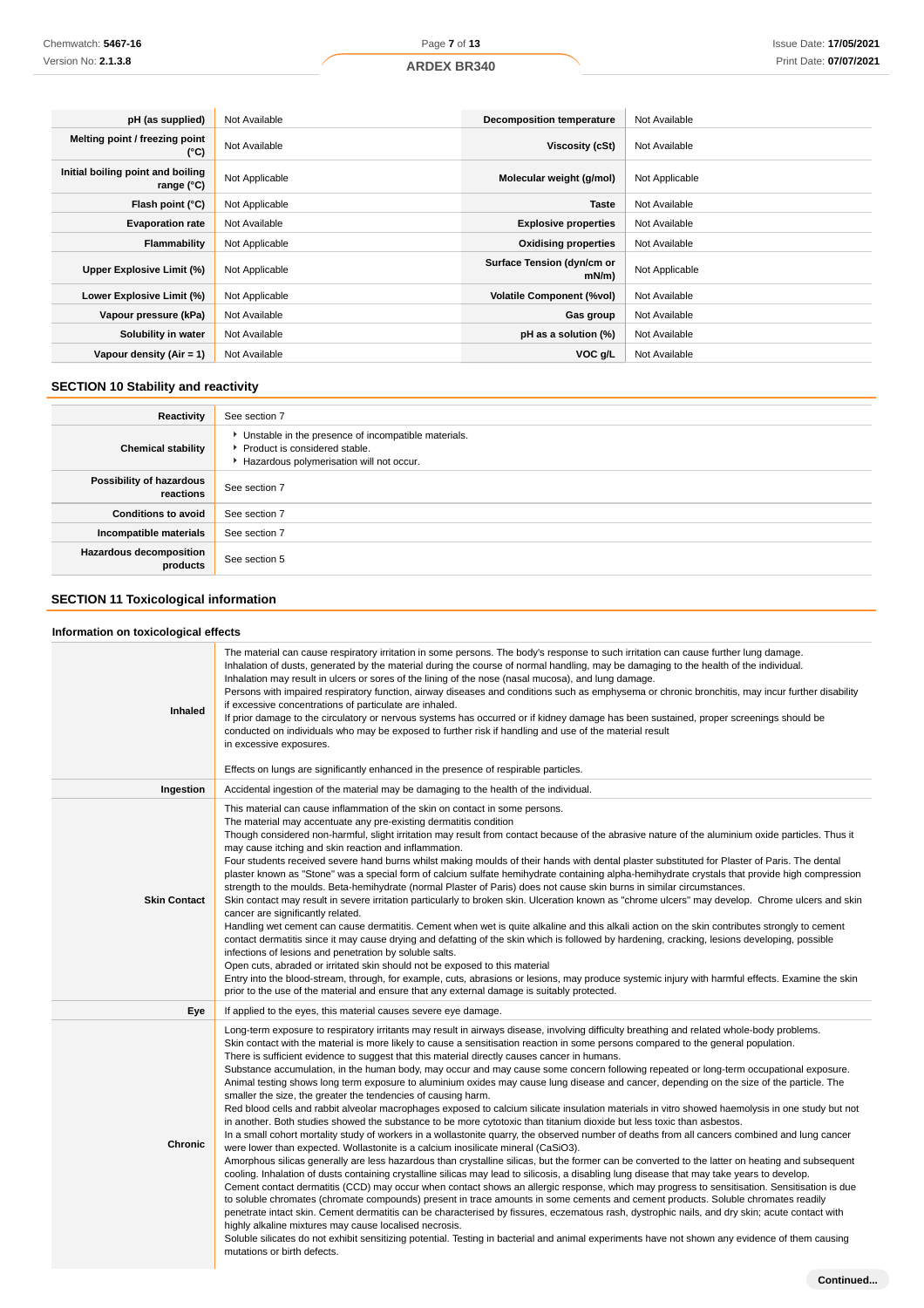|                             | when a significant number of particles less than 0.5 microns (1/50000 inch) are present.<br>Prolonged or repeated skin contact may cause drying with cracking, irritation and possible dermatitis following. | Overexposure to the breathable dust may cause coughing, wheezing, difficulty in breathing and impaired lung function. Chronic symptoms may<br>include decreased vital lung capacity and chest infections. Repeated exposures in the workplace to high levels of fine-divided dusts may produce<br>a condition known as pneumoconiosis, which is the lodgement of any inhaled dusts in the lung, irrespective of the effect. This is particularly true<br>Chromium (III) is an essential trace mineral. Chronic exposure to chromium (III) irritates the airways, malnourishes the liver and kidneys, causes<br>fluid in the lungs, and adverse effects on white blood cells, and also increases the risk of developing lung cancer. |
|-----------------------------|--------------------------------------------------------------------------------------------------------------------------------------------------------------------------------------------------------------|-------------------------------------------------------------------------------------------------------------------------------------------------------------------------------------------------------------------------------------------------------------------------------------------------------------------------------------------------------------------------------------------------------------------------------------------------------------------------------------------------------------------------------------------------------------------------------------------------------------------------------------------------------------------------------------------------------------------------------------|
|                             | <b>TOXICITY</b>                                                                                                                                                                                              | <b>IRRITATION</b>                                                                                                                                                                                                                                                                                                                                                                                                                                                                                                                                                                                                                                                                                                                   |
| <b>ARDEX BR340</b>          | Not Available                                                                                                                                                                                                | Not Available                                                                                                                                                                                                                                                                                                                                                                                                                                                                                                                                                                                                                                                                                                                       |
|                             | <b>TOXICITY</b>                                                                                                                                                                                              | <b>IRRITATION</b>                                                                                                                                                                                                                                                                                                                                                                                                                                                                                                                                                                                                                                                                                                                   |
| graded sand                 | Oral(Rat) LD50; 500 mg/kg <sup>[2]</sup>                                                                                                                                                                     | Not Available                                                                                                                                                                                                                                                                                                                                                                                                                                                                                                                                                                                                                                                                                                                       |
|                             | <b>TOXICITY</b>                                                                                                                                                                                              | <b>IRRITATION</b>                                                                                                                                                                                                                                                                                                                                                                                                                                                                                                                                                                                                                                                                                                                   |
| portland cement             | Not Available                                                                                                                                                                                                | Not Available                                                                                                                                                                                                                                                                                                                                                                                                                                                                                                                                                                                                                                                                                                                       |
|                             | <b>TOXICITY</b>                                                                                                                                                                                              | <b>IRRITATION</b>                                                                                                                                                                                                                                                                                                                                                                                                                                                                                                                                                                                                                                                                                                                   |
|                             | Dermal (rabbit) LD50: >2000 mg/kg <sup>[1]</sup>                                                                                                                                                             | Not Available                                                                                                                                                                                                                                                                                                                                                                                                                                                                                                                                                                                                                                                                                                                       |
| aluminosilicate             | Inhalation(Rat) LC50; > 2.07 mg/l4h[1]                                                                                                                                                                       |                                                                                                                                                                                                                                                                                                                                                                                                                                                                                                                                                                                                                                                                                                                                     |
|                             | Oral(Rat) LD50; >2000 mg/kg[1]                                                                                                                                                                               |                                                                                                                                                                                                                                                                                                                                                                                                                                                                                                                                                                                                                                                                                                                                     |
|                             | <b>TOXICITY</b>                                                                                                                                                                                              | <b>IRRITATION</b>                                                                                                                                                                                                                                                                                                                                                                                                                                                                                                                                                                                                                                                                                                                   |
|                             | dermal (rat) LD50: >2000 mg/kg $[1]$                                                                                                                                                                         | Eye (rabbit): 0.75 mg/24h - SEVERE                                                                                                                                                                                                                                                                                                                                                                                                                                                                                                                                                                                                                                                                                                  |
| calcium carbonate           | Inhalation(Rat) LC50; $>3$ mg/l4h <sup>[1]</sup>                                                                                                                                                             | Eye: no adverse effect observed (not irritating)[1]                                                                                                                                                                                                                                                                                                                                                                                                                                                                                                                                                                                                                                                                                 |
|                             | Oral(Rat) LD50; >2000 mg/kg[1]                                                                                                                                                                               | Skin (rabbit): 500 mg/24h-moderate                                                                                                                                                                                                                                                                                                                                                                                                                                                                                                                                                                                                                                                                                                  |
|                             |                                                                                                                                                                                                              | Skin: no adverse effect observed (not irritating)[1]                                                                                                                                                                                                                                                                                                                                                                                                                                                                                                                                                                                                                                                                                |
|                             | <b>TOXICITY</b>                                                                                                                                                                                              | <b>IRRITATION</b>                                                                                                                                                                                                                                                                                                                                                                                                                                                                                                                                                                                                                                                                                                                   |
| mullite                     | Inhalation(Rat) LC50; > 2.19 mg/l4h[1]                                                                                                                                                                       | Not Available                                                                                                                                                                                                                                                                                                                                                                                                                                                                                                                                                                                                                                                                                                                       |
|                             | <b>TOXICITY</b>                                                                                                                                                                                              | <b>IRRITATION</b>                                                                                                                                                                                                                                                                                                                                                                                                                                                                                                                                                                                                                                                                                                                   |
| calcium sulfate             | Inhalation(Rat) LC50; >3.26 mg/l4h <sup>[1]</sup>                                                                                                                                                            | Not Available                                                                                                                                                                                                                                                                                                                                                                                                                                                                                                                                                                                                                                                                                                                       |
|                             | Oral(Rat) LD50; >1581 mg/kg[1]                                                                                                                                                                               |                                                                                                                                                                                                                                                                                                                                                                                                                                                                                                                                                                                                                                                                                                                                     |
|                             | <b>TOXICITY</b>                                                                                                                                                                                              | <b>IRRITATION</b>                                                                                                                                                                                                                                                                                                                                                                                                                                                                                                                                                                                                                                                                                                                   |
| gypsum                      | Inhalation(Rat) LC50; >3.26 mg/l4h[1]                                                                                                                                                                        | Not Available                                                                                                                                                                                                                                                                                                                                                                                                                                                                                                                                                                                                                                                                                                                       |
|                             | Oral(Rat) LD50; >1581 mg/kg <sup>[1]</sup>                                                                                                                                                                   |                                                                                                                                                                                                                                                                                                                                                                                                                                                                                                                                                                                                                                                                                                                                     |
|                             | <b>TOXICITY</b>                                                                                                                                                                                              | <b>IRRITATION</b>                                                                                                                                                                                                                                                                                                                                                                                                                                                                                                                                                                                                                                                                                                                   |
| silica crystalline - quartz | Oral(Rat) LD50; 500 mg/kg <sup>[2]</sup>                                                                                                                                                                     | Not Available                                                                                                                                                                                                                                                                                                                                                                                                                                                                                                                                                                                                                                                                                                                       |
| Legend:                     | specified data extracted from RTECS - Register of Toxic Effect of chemical Substances                                                                                                                        | 1. Value obtained from Europe ECHA Registered Substances - Acute toxicity 2.* Value obtained from manufacturer's SDS. Unless otherwise                                                                                                                                                                                                                                                                                                                                                                                                                                                                                                                                                                                              |

| <b>PORTLAND CEMENT</b>                | The following information refers to contact allergens as a group and may not be specific to this product.<br>Contact allergies quickly manifest themselves as contact eczema, more rarely as urticaria or Quincke's oedema. The pathogenesis of contact<br>eczema involves a cell-mediated (T lymphocytes) immune reaction of the delayed type. Other allergic skin reactions, e.g. contact urticaria,<br>involve antibody-mediated immune reactions. The significance of the contact allergen is not simply determined by its sensitisation potential: the<br>distribution of the substance and the opportunities for contact with it are equally important.                                                                                                                                                                                                                                                                                                                                                                          |
|---------------------------------------|----------------------------------------------------------------------------------------------------------------------------------------------------------------------------------------------------------------------------------------------------------------------------------------------------------------------------------------------------------------------------------------------------------------------------------------------------------------------------------------------------------------------------------------------------------------------------------------------------------------------------------------------------------------------------------------------------------------------------------------------------------------------------------------------------------------------------------------------------------------------------------------------------------------------------------------------------------------------------------------------------------------------------------------|
| <b>ALUMINOSILICATE</b>                | Some aluminosilicates (eg. kyanite) have been named as equivocal tumorigens (RTECS criteria).                                                                                                                                                                                                                                                                                                                                                                                                                                                                                                                                                                                                                                                                                                                                                                                                                                                                                                                                          |
| <b>CALCIUM CARBONATE</b>              | No evidence of carcinogenic properties. No evidence of mutagenic or teratogenic effects.<br>The material may produce severe irritation to the eye causing pronounced inflammation. Repeated or prolonged exposure to irritants may<br>produce conjunctivitis.<br>The material may cause skin irritation after prolonged or repeated exposure and may produce on contact skin redness, swelling, the production of<br>vesicles, scaling and thickening of the skin.                                                                                                                                                                                                                                                                                                                                                                                                                                                                                                                                                                     |
| <b>MULLITE</b>                        | No data of toxicological significance identified in literature search.                                                                                                                                                                                                                                                                                                                                                                                                                                                                                                                                                                                                                                                                                                                                                                                                                                                                                                                                                                 |
| SILICA CRYSTALLINE -<br><b>QUARTZ</b> | WARNING: For inhalation exposure ONLY: This substance has been classified by the IARC as Group 1: CARCINOGENIC TO HUMANS<br>The International Agency for Research on Cancer (IARC) has classified occupational exposures to respirable $\leq$ 5 um) crystalline silica as being<br>carcinogenic to humans . This classification is based on what IARC considered sufficient evidence from epidemiological studies of humans for<br>the carcinogenicity of inhaled silica in the forms of quartz and cristobalite. Crystalline silica is also known to cause silicosis, a non-cancerous lung<br>disease.<br>Intermittent exposure produces; focal fibrosis, (pneumoconiosis), cough, dyspnoea, liver tumours.<br>* Millions of particles per cubic foot (based on impinger samples counted by light field techniques).<br>NOTE: the physical nature of quartz in the product determines whether it is likely to present a chronic health problem. To be a hazard the<br>material must enter the breathing zone as respirable particles. |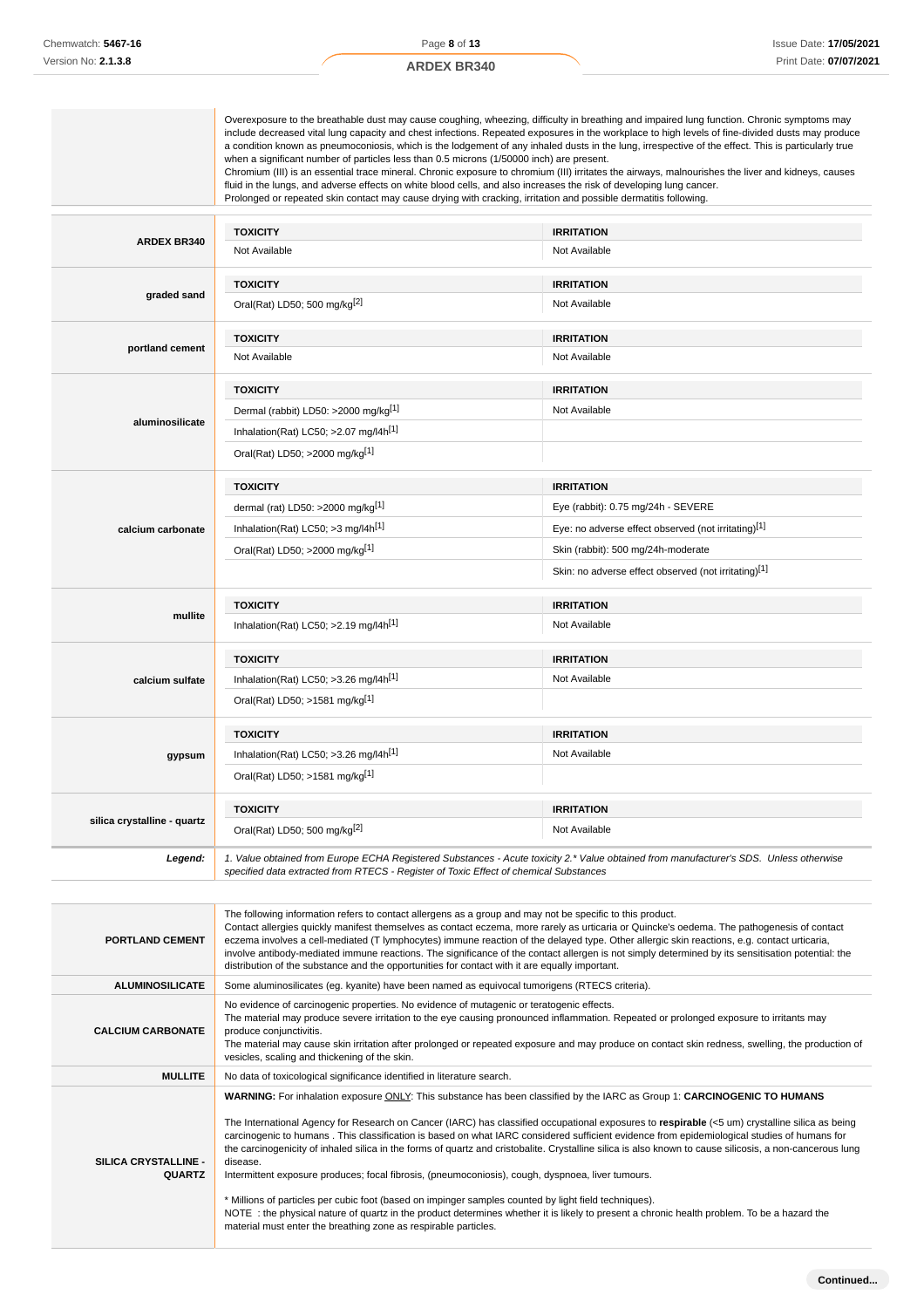Page **9** of **13**

| <b>GRADED SAND &amp; PORTLAND</b><br><b>CEMENT &amp;</b><br><b>ALUMINOSILICATE &amp;</b><br><b>GYPSUM</b>       | No significant acute toxicological data identified in literature search.                                                                                                                                                                                                                                                                                                                                                                                                                                                                                                                                                                                                                                                                                                                     |                                 |                                                                                                    |
|-----------------------------------------------------------------------------------------------------------------|----------------------------------------------------------------------------------------------------------------------------------------------------------------------------------------------------------------------------------------------------------------------------------------------------------------------------------------------------------------------------------------------------------------------------------------------------------------------------------------------------------------------------------------------------------------------------------------------------------------------------------------------------------------------------------------------------------------------------------------------------------------------------------------------|---------------------------------|----------------------------------------------------------------------------------------------------|
| <b>PORTLAND CEMENT &amp;</b><br><b>CALCIUM CARBONATE &amp;</b><br><b>CALCIUM SULFATE &amp;</b><br><b>GYPSUM</b> | Asthma-like symptoms may continue for months or even years after exposure to the material ends. This may be due to a non-allergic condition<br>known as reactive airways dysfunction syndrome (RADS) which can occur after exposure to high levels of highly irritating compound. Main<br>criteria for diagnosing RADS include the absence of previous airways disease in a non-atopic individual, with sudden onset of persistent<br>asthma-like symptoms within minutes to hours of a documented exposure to the irritant. Other criteria for diagnosis of RADS include a reversible<br>airflow pattern on lung function tests, moderate to severe bronchial hyperreactivity on methacholine challenge testing, and the lack of minimal<br>lymphocytic inflammation, without eosinophilia. |                                 |                                                                                                    |
| <b>CALCIUM SULFATE &amp;</b><br><b>GYPSUM</b>                                                                   | Gypsum (calcium sulfate dehydrate) irritates the skin, eye, mucous membranes, and airways. A series of studies involving Gypsum industry<br>workers in Poland reported chronic, non-specific airways diseases.<br>Repeat dose toxicity: Examination of workers at a gypsum manufacturing plant found restrictive defects on long-function tests in those who were<br>chronically exposed to gypsum dust.<br>Synergistic/antagonistic effects: Gypsum appears to be protective on quartz toxicity in animal testing.                                                                                                                                                                                                                                                                          |                                 |                                                                                                    |
| <b>Acute Toxicity</b>                                                                                           | ×                                                                                                                                                                                                                                                                                                                                                                                                                                                                                                                                                                                                                                                                                                                                                                                            | Carcinogenicity                 | ✔                                                                                                  |
| <b>Skin Irritation/Corrosion</b>                                                                                | ✔                                                                                                                                                                                                                                                                                                                                                                                                                                                                                                                                                                                                                                                                                                                                                                                            | Reproductivity                  | ×                                                                                                  |
| <b>Serious Eye Damage/Irritation</b>                                                                            | ✔                                                                                                                                                                                                                                                                                                                                                                                                                                                                                                                                                                                                                                                                                                                                                                                            | <b>STOT - Single Exposure</b>   | $\checkmark$                                                                                       |
| <b>Respiratory or Skin</b><br>sensitisation                                                                     | $\checkmark$                                                                                                                                                                                                                                                                                                                                                                                                                                                                                                                                                                                                                                                                                                                                                                                 | <b>STOT - Repeated Exposure</b> | ✔                                                                                                  |
| <b>Mutagenicity</b>                                                                                             | ×                                                                                                                                                                                                                                                                                                                                                                                                                                                                                                                                                                                                                                                                                                                                                                                            | <b>Aspiration Hazard</b>        | ×                                                                                                  |
|                                                                                                                 |                                                                                                                                                                                                                                                                                                                                                                                                                                                                                                                                                                                                                                                                                                                                                                                              | Leaend:                         | $\blacktriangleright$ - Data either not available or does not fill the criteria for classification |

– Data available to make classification

# **SECTION 12 Ecological information**

| <b>Toxicity</b>             |                  |                           |                               |                  |                  |
|-----------------------------|------------------|---------------------------|-------------------------------|------------------|------------------|
| <b>ARDEX BR340</b>          | Endpoint         | <b>Test Duration (hr)</b> | <b>Species</b>                | Value            | Source           |
|                             | Not<br>Available | Not Available             | Not Available                 | Not<br>Available | Not<br>Available |
|                             | Endpoint         | <b>Test Duration (hr)</b> | <b>Species</b>                | Value            | <b>Source</b>    |
| graded sand                 | Not<br>Available | Not Available             | Not Available                 | Not<br>Available | Not<br>Available |
|                             | Endpoint         | <b>Test Duration (hr)</b> | <b>Species</b>                | Value            | Source           |
| portland cement             | Not<br>Available | Not Available             | Not Available                 | Not<br>Available | Not<br>Available |
|                             | Endpoint         | <b>Test Duration (hr)</b> | <b>Species</b>                | Value            | Source           |
|                             | <b>EC50</b>      | 72h                       | Algae or other aquatic plants | 410mg/l          | $\overline{2}$   |
| aluminosilicate             | <b>EC50</b>      | 48h                       | Crustacea                     | >10000mg/l       | $\overline{2}$   |
|                             | EC10(ECx)        | 72h                       | Algae or other aquatic plants | 33mg/l           | $\overline{2}$   |
|                             | Endpoint         | <b>Test Duration (hr)</b> | <b>Species</b>                | Value            | Source           |
|                             | NOEC(ECx)        | 6h                        | Fish                          | 4-320mg/l        | 4                |
| calcium carbonate           | EC50             | 72h                       | Algae or other aquatic plants | $>14$ mg/l       | $\overline{2}$   |
|                             | <b>LC50</b>      | 96h                       | Fish                          | >165200mg/L      | 4                |
|                             | Endpoint         | <b>Test Duration (hr)</b> | <b>Species</b>                | Value            | Source           |
| mullite                     | Not<br>Available | Not Available             | Not Available                 | Not<br>Available | Not<br>Available |
|                             | Endpoint         | <b>Test Duration (hr)</b> | <b>Species</b>                | Value            | <b>Source</b>    |
|                             | NOEC(ECx)        | 0.25h                     | Fish                          | 75mg/l           | 4                |
| calcium sulfate             | EC50             | 72h                       | Algae or other aquatic plants | $>79$ mg/l       | $\overline{2}$   |
|                             | <b>LC50</b>      | 96h                       | Fish                          | $>79$ mg/l       | $\overline{2}$   |
|                             | Endpoint         | <b>Test Duration (hr)</b> | <b>Species</b>                | Value            | <b>Source</b>    |
|                             | NOEC(ECx)        | 0.25h                     | Fish                          | 75mg/l           | $\overline{4}$   |
| gypsum                      | <b>EC50</b>      | 72h                       | Algae or other aquatic plants | $>79$ mg/l       | $\overline{2}$   |
|                             | <b>LC50</b>      | 96h                       | Fish                          | $>79$ mg/l       | $\overline{2}$   |
|                             | Endpoint         | <b>Test Duration (hr)</b> | <b>Species</b>                | Value            | <b>Source</b>    |
| silica crystalline - quartz | Not<br>Available | Not Available             | Not Available                 | Not<br>Available | Not<br>Available |

**Legend:** Extracted from 1. IUCLID Toxicity Data 2. Europe ECHA Registered Substances - Ecotoxicological Information - Aquatic Toxicity 3. EPIWIN Suite V3.12 (QSAR) - Aquatic Toxicity Data (Estimated) 4. US EPA, Ecotox database - Aquatic Toxicity Data 5. ECETOC Aquatic Hazard Assessment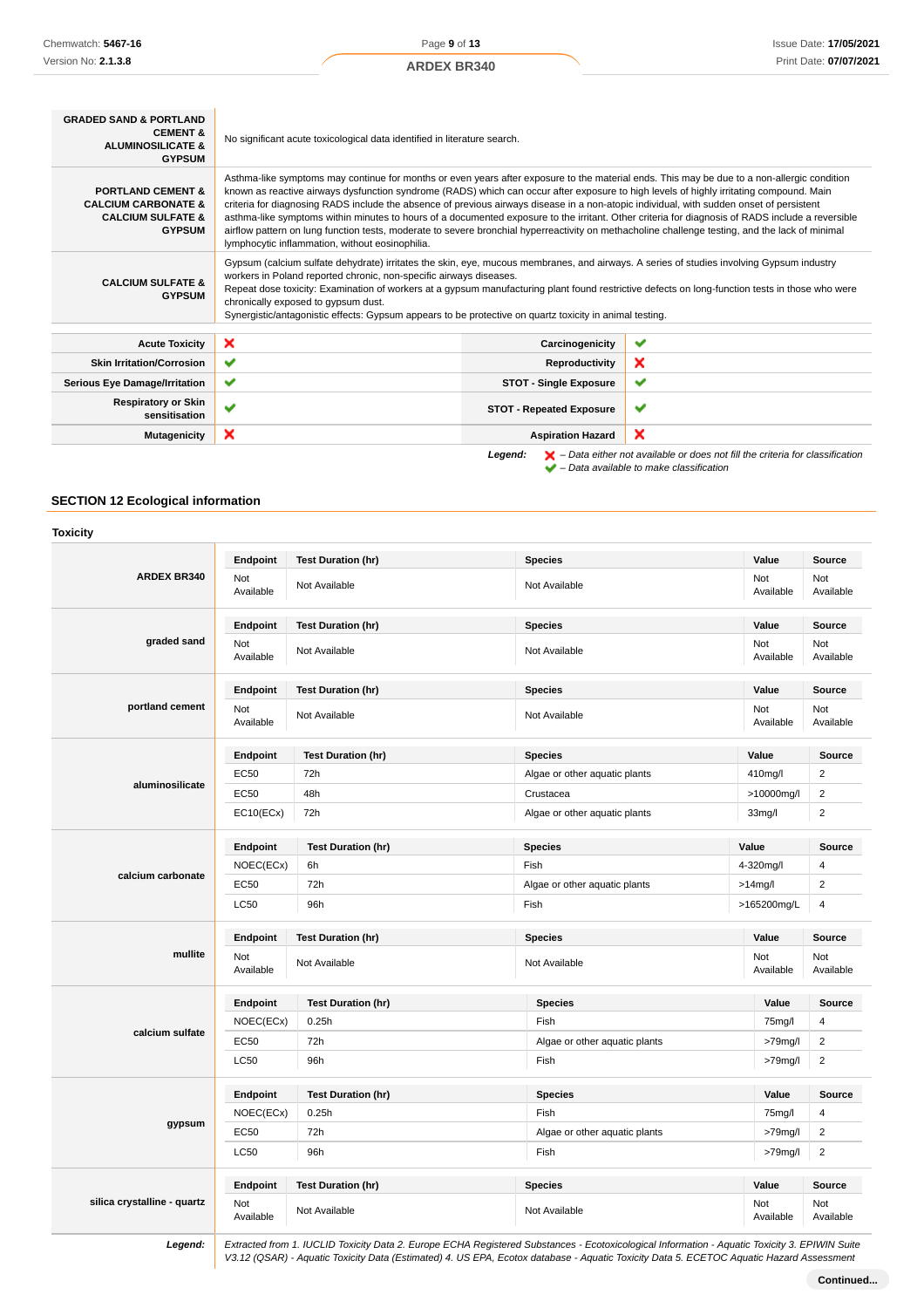# **ARDEX BR340**

Data 6. NITE (Japan) - Bioconcentration Data 7. METI (Japan) - Bioconcentration Data 8. Vendor Data

# **DO NOT** discharge into sewer or waterways.

#### **Persistence and degradability**

| Ingredient      | Persistence: Water/Soil | Persistence: Air |
|-----------------|-------------------------|------------------|
| calcium sulfate | <b>HIGH</b>             | <b>HIGH</b>      |
| gypsum          | <b>HIGH</b>             | <b>HIGH</b>      |

#### **Bioaccumulative potential**

| Ingredient      | <b>Bioaccumulation</b>    |
|-----------------|---------------------------|
| calcium sulfate | LOW (LogKOW = $-2.2002$ ) |
| gypsum          | LOW (LogKOW = $-2.2002$ ) |

### **Mobility in soil**

| Ingredient      | <b>Mobility</b>       |
|-----------------|-----------------------|
| calcium sulfate | LOW ( $KOC = 6.124$ ) |
| gypsum          | LOW ( $KOC = 6.124$ ) |

# **SECTION 13 Disposal considerations**

| Waste treatment methods      |                                                                                                                                                                                                                                                                                                                                         |
|------------------------------|-----------------------------------------------------------------------------------------------------------------------------------------------------------------------------------------------------------------------------------------------------------------------------------------------------------------------------------------|
| Product / Packaging disposal | DO NOT allow wash water from cleaning or process equipment to enter drains.<br>It may be necessary to collect all wash water for treatment before disposal.<br>h in all cases disposal to sewer may be subject to local laws and regulations and these should be considered first.<br>Where in doubt contact the responsible authority. |

Ensure that the hazardous substance is disposed in accordance with the Hazardous Substances (Disposal) Notice 2017

### **Disposal Requirements**

Packages that have been in direct contact with the hazardous substance must be only disposed if the hazardous substance was appropriately removed and cleaned out from the package. The package must be disposed according to the manufacturer's directions taking into account the material it is made of. Packages which hazardous content have been appropriately treated and removed may be recycled.

The hazardous substance must only be disposed if it has been treated by a method that changed the characteristics or composition of the substance and it is no longer hazardous.

# **SECTION 14 Transport information**

| <b>Labels Required</b>  |                       |
|-------------------------|-----------------------|
| <b>Marine Pollutant</b> | <b>NO</b>             |
|                         | Not /<br>: Applicable |

# **Land transport (UN): NOT REGULATED FOR TRANSPORT OF DANGEROUS GOODS**

# **Air transport (ICAO-IATA / DGR): NOT REGULATED FOR TRANSPORT OF DANGEROUS GOODS**

# **Sea transport (IMDG-Code / GGVSee): NOT REGULATED FOR TRANSPORT OF DANGEROUS GOODS**

# **Transport in bulk according to Annex II of MARPOL and the IBC code**

Not Applicable

# **Transport in bulk in accordance with MARPOL Annex V and the IMSBC Code**

| Product name                | Group         |
|-----------------------------|---------------|
| graded sand                 | Not Available |
| portland cement             | Not Available |
| aluminosilicate             | Not Available |
| calcium carbonate           | Not Available |
| mullite                     | Not Available |
| calcium sulfate             | Not Available |
| gypsum                      | Not Available |
| silica crystalline - quartz | Not Available |

# **Transport in bulk in accordance with the ICG Code**

| <b>Product name</b> | <b>Ship Type</b> |
|---------------------|------------------|
| graded sand         | Not Available    |
| portland cement     | Not Available    |
| aluminosilicate     | Not Available    |
| calcium carbonate   | Not Available    |
| mullite             | Not Available    |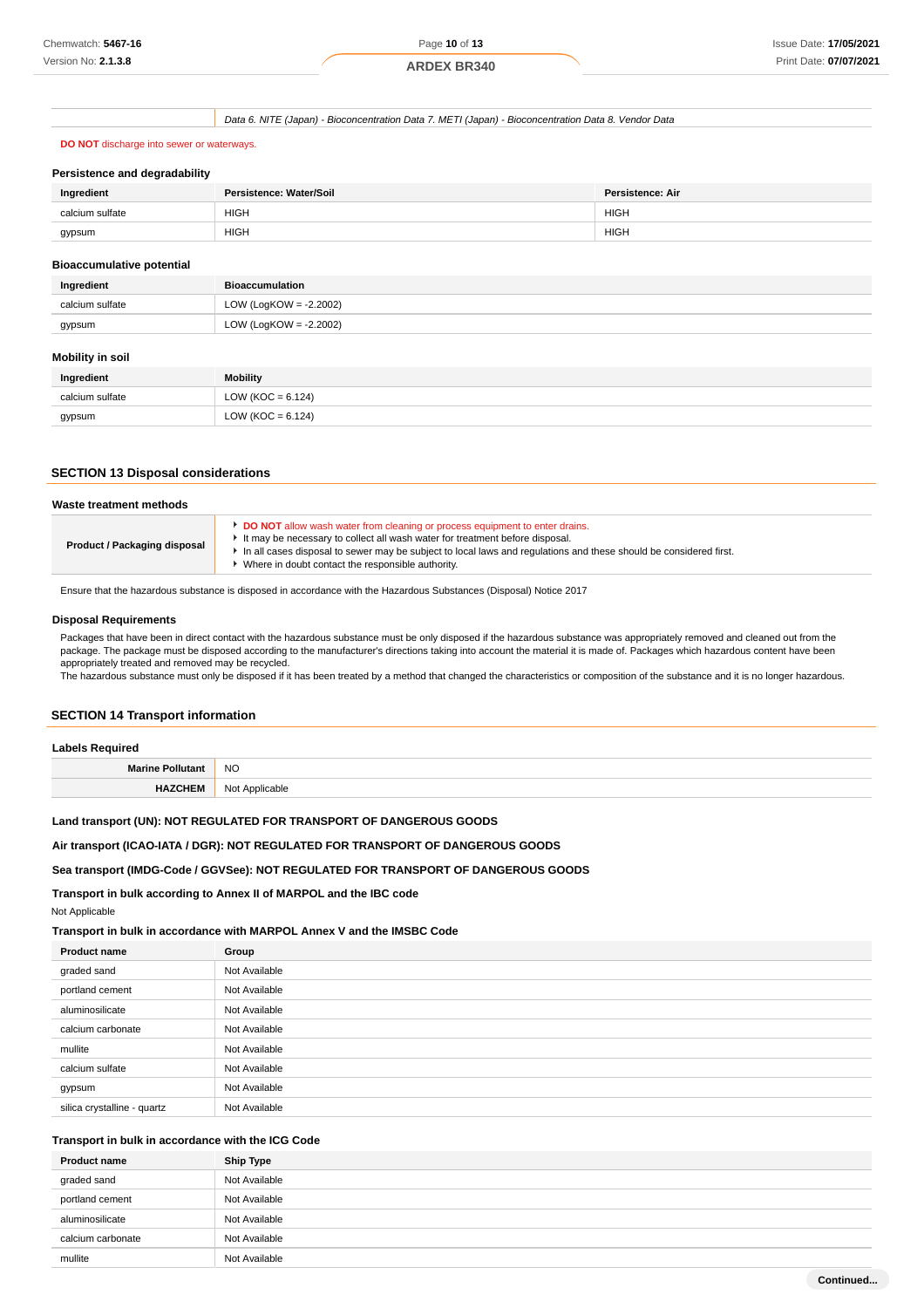| <b>Product name</b>                                          | <b>Ship Type</b>                                                                                                                 |                                                                                                                      |
|--------------------------------------------------------------|----------------------------------------------------------------------------------------------------------------------------------|----------------------------------------------------------------------------------------------------------------------|
| calcium sulfate                                              | Not Available                                                                                                                    |                                                                                                                      |
| gypsum                                                       | Not Available                                                                                                                    |                                                                                                                      |
| silica crystalline - quartz                                  | Not Available                                                                                                                    |                                                                                                                      |
|                                                              |                                                                                                                                  |                                                                                                                      |
| <b>SECTION 15 Regulatory information</b>                     |                                                                                                                                  |                                                                                                                      |
|                                                              |                                                                                                                                  |                                                                                                                      |
|                                                              | Safety, health and environmental regulations / legislation specific for the substance or mixture                                 |                                                                                                                      |
|                                                              | This substance is to be managed using the conditions specified in an applicable Group Standard                                   |                                                                                                                      |
| <b>HSR Number</b>                                            | <b>Group Standard</b>                                                                                                            |                                                                                                                      |
| HSR002545                                                    | Construction Products Carcinogenic Group Standard 2020                                                                           |                                                                                                                      |
|                                                              | Please refer to Section 8 of the SDS for any applicable tolerable exposure limit or Section 12 for environmental exposure limit. |                                                                                                                      |
|                                                              |                                                                                                                                  |                                                                                                                      |
| graded sand is found on the following regulatory lists       |                                                                                                                                  |                                                                                                                      |
| Chemical Footprint Project - Chemicals of High Concern List  |                                                                                                                                  | New Zealand Hazardous Substances and New Organisms (HSNO) Act - Classification<br>of Chemicals                       |
| Monographs                                                   | International Agency for Research on Cancer (IARC) - Agents Classified by the IARC                                               | New Zealand Hazardous Substances and New Organisms (HSNO) Act - Classification                                       |
|                                                              | International Agency for Research on Cancer (IARC) - Agents Classified by the IARC                                               | of Chemicals - Classification Data                                                                                   |
| Monographs - Group 1: Carcinogenic to humans                 |                                                                                                                                  | New Zealand Inventory of Chemicals (NZIoC)                                                                           |
| New Zealand Approved Hazardous Substances with controls      |                                                                                                                                  | New Zealand Workplace Exposure Standards (WES)                                                                       |
| portland cement is found on the following regulatory lists   |                                                                                                                                  |                                                                                                                      |
| New Zealand Inventory of Chemicals (NZIoC)                   |                                                                                                                                  | New Zealand Workplace Exposure Standards (WES)                                                                       |
| aluminosilicate is found on the following regulatory lists   |                                                                                                                                  |                                                                                                                      |
| New Zealand Inventory of Chemicals (NZIoC)                   |                                                                                                                                  |                                                                                                                      |
| calcium carbonate is found on the following regulatory lists |                                                                                                                                  |                                                                                                                      |
| New Zealand Approved Hazardous Substances with controls      |                                                                                                                                  | New Zealand Inventory of Chemicals (NZIoC)                                                                           |
|                                                              | New Zealand Hazardous Substances and New Organisms (HSNO) Act - Classification                                                   | New Zealand Workplace Exposure Standards (WES)                                                                       |
| of Chemicals                                                 |                                                                                                                                  |                                                                                                                      |
| of Chemicals - Classification Data                           | New Zealand Hazardous Substances and New Organisms (HSNO) Act - Classification                                                   |                                                                                                                      |
| mullite is found on the following regulatory lists           |                                                                                                                                  |                                                                                                                      |
| New Zealand Inventory of Chemicals (NZIoC)                   |                                                                                                                                  |                                                                                                                      |
|                                                              |                                                                                                                                  |                                                                                                                      |
| calcium sulfate is found on the following regulatory lists   |                                                                                                                                  |                                                                                                                      |
| New Zealand Inventory of Chemicals (NZIoC)                   |                                                                                                                                  | New Zealand Workplace Exposure Standards (WES)                                                                       |
| gypsum is found on the following regulatory lists            |                                                                                                                                  |                                                                                                                      |
| New Zealand Inventory of Chemicals (NZIoC)                   |                                                                                                                                  | New Zealand Workplace Exposure Standards (WES)                                                                       |
|                                                              | silica crystalline - quartz is found on the following regulatory lists                                                           |                                                                                                                      |
| Chemical Footprint Project - Chemicals of High Concern List  |                                                                                                                                  | New Zealand Hazardous Substances and New Organisms (HSNO) Act - Classification                                       |
|                                                              | International Agency for Research on Cancer (IARC) - Agents Classified by the IARC                                               | of Chemicals                                                                                                         |
| Monographs                                                   | International Agency for Research on Cancer (IARC) - Agents Classified by the IARC                                               | New Zealand Hazardous Substances and New Organisms (HSNO) Act - Classification<br>of Chemicals - Classification Data |
| Monographs - Group 1: Carcinogenic to humans                 |                                                                                                                                  | New Zealand Inventory of Chemicals (NZIoC)                                                                           |
| New Zealand Approved Hazardous Substances with controls      |                                                                                                                                  | New Zealand Workplace Exposure Standards (WES)                                                                       |
|                                                              |                                                                                                                                  |                                                                                                                      |

# **Hazardous Substance Location**

| <b>Hazard Class</b> | ntities                         |
|---------------------|---------------------------------|
| Not Applicable      | ` Applicable<br>N <sub>nt</sub> |

# **Certified Handler**

Subject to Part 4 of the Health and Safety at Work (Hazardous Substances) Regulations 2017.

| <b>Class of substance</b> | antities       |
|---------------------------|----------------|
| Not Applicable            | Not Applicable |
|                           |                |

Refer Group Standards for further information

# **Maximum quantities of certain hazardous substances permitted on passenger service vehicles**

Subject to Regulation 13.14 of the Health and Safety at Work (Hazardous Substances) Regulations 2017.

| Hazard Class | Gas (aggregate water capacity in mL) | Liquid (L) | Solid (kg) | Maximum quantity per package for each classification |
|--------------|--------------------------------------|------------|------------|------------------------------------------------------|
| 6.5A or 6.5B | 120<br>$\sim$                        |            |            |                                                      |

# **Tracking Requirements**

Not Applicable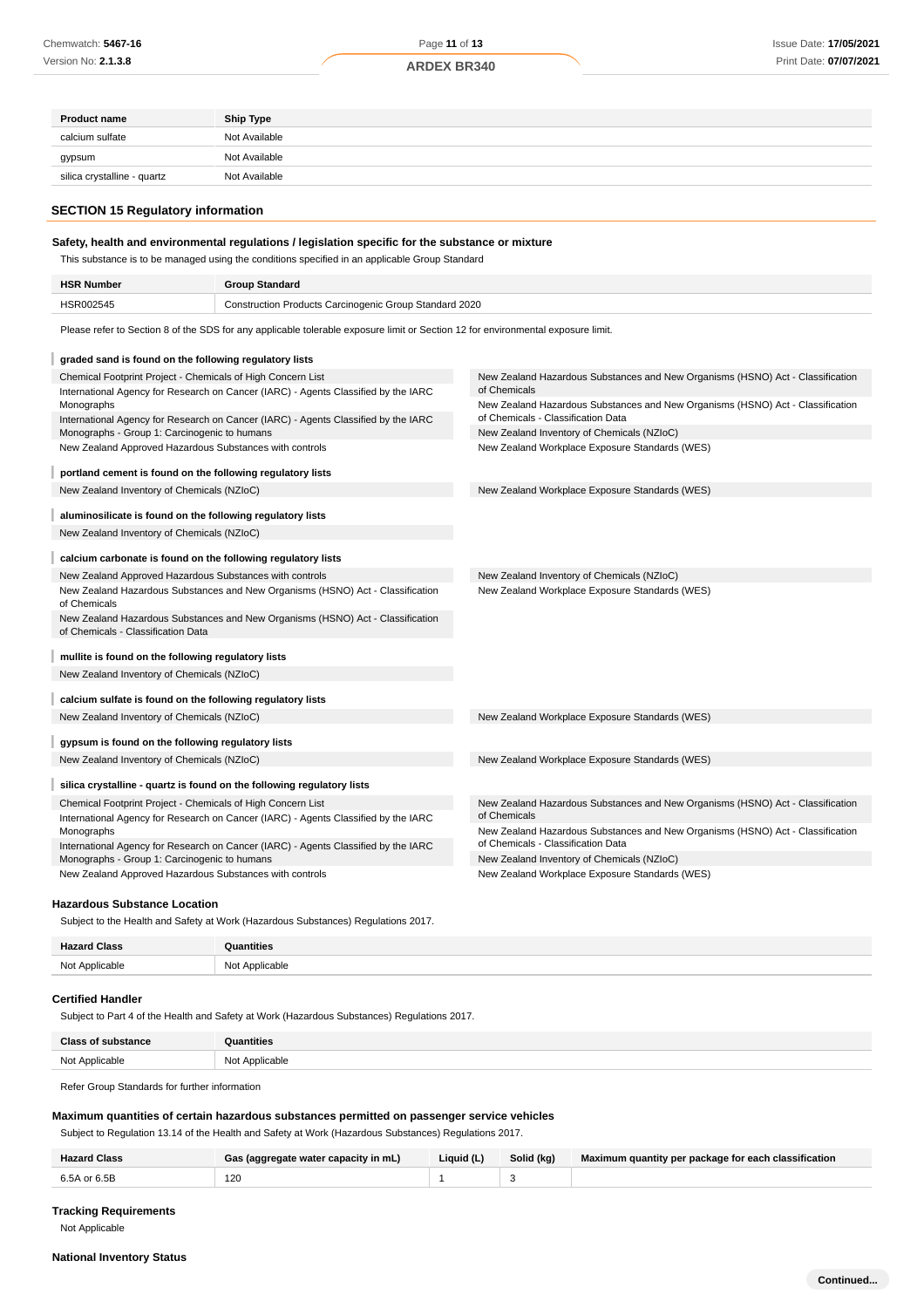| <b>National Inventory</b>                          | <b>Status</b>                                                                                                                                                                                            |  |
|----------------------------------------------------|----------------------------------------------------------------------------------------------------------------------------------------------------------------------------------------------------------|--|
| Australia - AIIC / Australia<br>Non-Industrial Use | Yes                                                                                                                                                                                                      |  |
| Canada - DSL                                       | Yes                                                                                                                                                                                                      |  |
| Canada - NDSL                                      | No (graded sand; portland cement; aluminosilicate; mullite; calcium sulfate; gypsum; silica crystalline - quartz)                                                                                        |  |
| China - IECSC                                      | Yes                                                                                                                                                                                                      |  |
| Europe - EINEC / ELINCS / NLP                      | Yes                                                                                                                                                                                                      |  |
| Japan - ENCS                                       | No (portland cement; aluminosilicate)                                                                                                                                                                    |  |
| Korea - KECI                                       | Yes                                                                                                                                                                                                      |  |
| New Zealand - NZIoC                                | Yes                                                                                                                                                                                                      |  |
| Philippines - PICCS                                | No (portland cement; mullite)                                                                                                                                                                            |  |
| <b>USA - TSCA</b>                                  | Yes                                                                                                                                                                                                      |  |
| Taiwan - TCSI                                      | Yes                                                                                                                                                                                                      |  |
| Mexico - INSQ                                      | No (aluminosilicate)                                                                                                                                                                                     |  |
| Vietnam - NCI                                      | Yes                                                                                                                                                                                                      |  |
| Russia - FBEPH                                     | No (mullite)                                                                                                                                                                                             |  |
| Legend:                                            | Yes = All CAS declared ingredients are on the inventory<br>No = One or more of the CAS listed ingredients are not on the inventory and are not exempt from listing(see specific ingredients in brackets) |  |

# **SECTION 16 Other information**

| n.<br>¬ate<br> | $\sim$<br>,,,<br>.<br>. |
|----------------|-------------------------|
| Jate<br>Init   | $\sim$<br>-<br>.        |

## **SDS Version Summary**

| Version | Date of Update | <b>Sections Updated</b>     |
|---------|----------------|-----------------------------|
| 2.1.2.1 | 17/05/2021     | Classification, Ingredients |
| 2.1.2.2 | 30/05/2021     | Template Change             |
| 2.1.2.3 | 04/06/2021     | Template Change             |
| 2.1.2.4 | 05/06/2021     | Template Change             |
| 2.1.2.5 | 09/06/2021     | Template Change             |
| 2.1.2.6 | 11/06/2021     | Template Change             |
| 2.1.3.6 | 14/06/2021     | <b>Regulation Change</b>    |
| 2.1.3.7 | 15/06/2021     | Template Change             |
| 2.1.3.8 | 05/07/2021     | <b>Template Change</b>      |

### **Other information**

Classification of the preparation and its individual components has drawn on official and authoritative sources as well as independent review by the Chemwatch Classification committee using available literature references.

The SDS is a Hazard Communication tool and should be used to assist in the Risk Assessment. Many factors determine whether the reported Hazards are Risks in the workplace or other settings. Risks may be determined by reference to Exposures Scenarios. Scale of use, frequency of use and current or available engineering controls must be considered.

#### **Definitions and abbreviations**

PC-TWA: Permissible Concentration-Time Weighted Average PC-STEL: Permissible Concentration-Short Term Exposure Limit IARC: International Agency for Research on Cancer ACGIH: American Conference of Governmental Industrial Hygienists STEL: Short Term Exposure Limit TEEL: Temporary Emergency Exposure Limit。 IDLH: Immediately Dangerous to Life or Health Concentrations ES: Exposure Standard OSF: Odour Safety Factor NOAEL :No Observed Adverse Effect Level LOAEL: Lowest Observed Adverse Effect Level TLV: Threshold Limit Value LOD: Limit Of Detection OTV: Odour Threshold Value BCF: BioConcentration Factors BEI: Biological Exposure Index AIIC: Australian Inventory of Industrial Chemicals DSL: Domestic Substances List NDSL: Non-Domestic Substances List IECSC: Inventory of Existing Chemical Substance in China EINECS: European INventory of Existing Commercial chemical Substances ELINCS: European List of Notified Chemical Substances NLP: No-Longer Polymers ENCS: Existing and New Chemical Substances Inventory KECI: Korea Existing Chemicals Inventory NZIoC: New Zealand Inventory of Chemicals PICCS: Philippine Inventory of Chemicals and Chemical Substances TSCA: Toxic Substances Control Act